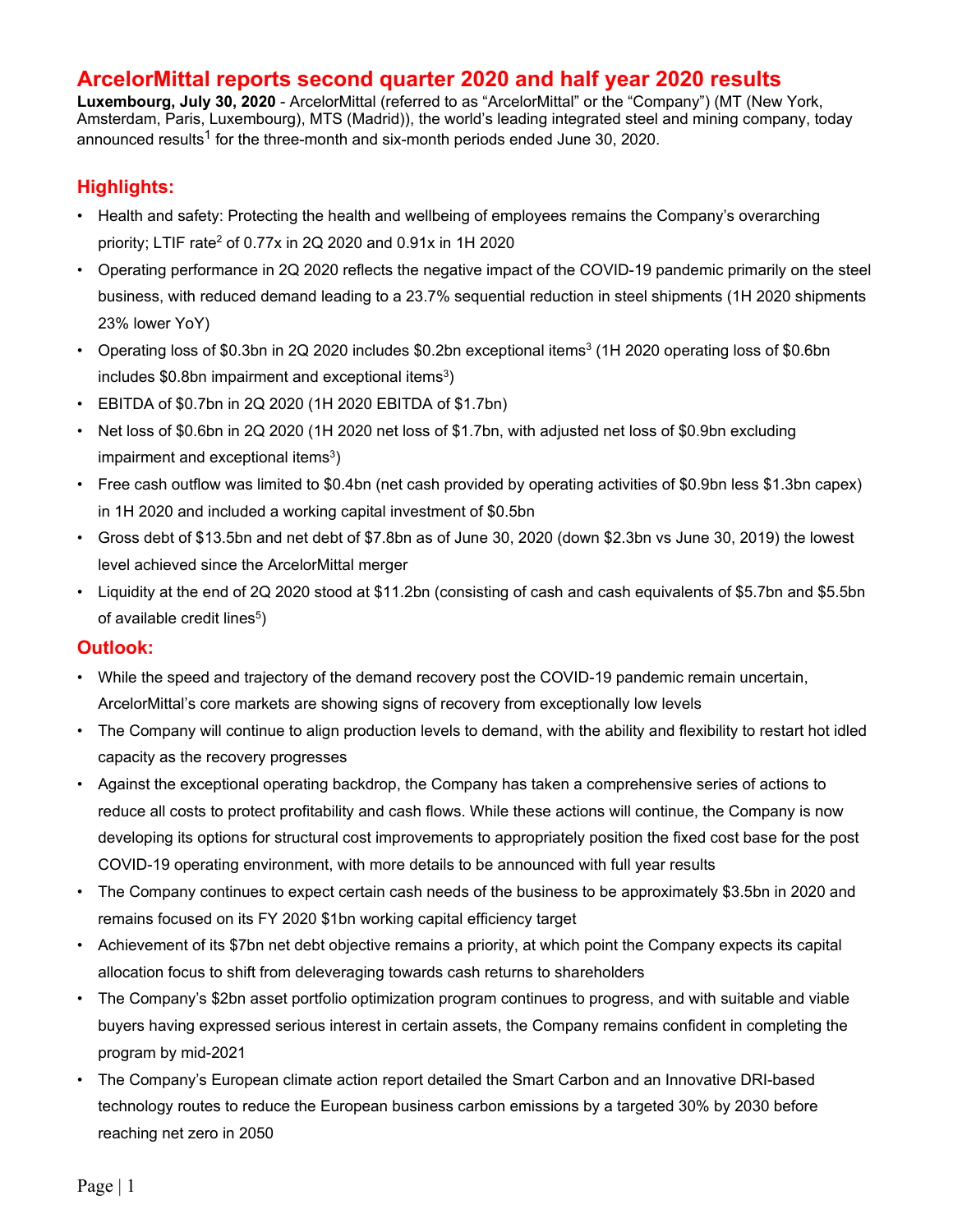# **Financial highlights (on the basis of IFRS1 ):**

| (USDm) unless otherwise shown                         | 2Q 20  | <b>1Q 20</b> | 2Q 19  | 1H 20   | 1H 19  |
|-------------------------------------------------------|--------|--------------|--------|---------|--------|
| Sales                                                 | 10,976 | 14,844       | 19,279 | 25,820  | 38,467 |
| Operating (loss) / income                             | (253)  | (353)        | (158)  | (606)   | 611    |
| Net loss attributable to equity holders of the parent | (559)  | (1, 120)     | (447)  | (1,679) | (33)   |
| Basic loss per common share (US\$)                    | (0.50) | (1.11)       | (0.44) | (1.57)  | (0.03) |
|                                                       |        |              |        |         |        |
| Operating (loss) / income / tonne (US\$/t)            | (17)   | (18)         | (7)    | (18)    | 14     |
| <b>EBITDA</b>                                         | 707    | 967          | 1,555  | 1,674   | 3,207  |
| EBITDA/ tonne (US\$/t)                                | 48     | 50           | 68     | 49      | 72     |
| Steel-only EBITDA/ tonne (US\$/t)                     | 21     | 34           | 43     | 29      | 50     |
|                                                       |        |              |        |         |        |
| Crude steel production (Mt)                           | 14.4   | 21.1         | 23.8   | 35.5    | 47.8   |
| Steel shipments (Mt)                                  | 14.8   | 19.5         | 22.8   | 34.3    | 44.6   |
| Own iron ore production (Mt)                          | 13.5   | 14.4         | 14.6   | 27.9    | 28.7   |
| Iron ore shipped at market price (Mt)                 | 9.2    | 8.6          | 9.9    | 17.8    | 19.1   |

### **Commenting, Mr. Lakshmi N. Mittal, ArcelorMittal Chairman and CEO, said:**

"The first six months of the year, and particularly the second quarter, have been one of the most difficult periods in the history of the Company, with demand for steel considerably disrupted by the COVID-19 pandemic. I would like to thank our employees across the globe, who have demonstrated great resilience and strength of character to first look out for one another and then maintain operations to meet customer demand in these most challenging of environments."

"As a group we responded swiftly to protect our people, assets, profitability and cashflow, ensuring the Company is in as strong a position as possible to weather this very challenging period. We implemented a comprehensive range of measures that include reducing production, capex and fixed costs, as well as raising capital to further strengthen the balance sheet which has taken our net debt close to the level at which we will prioritize returns to shareholders."

"There are now signs of activity picking up, especially in regions where lockdowns have ended, but clearly it is prudent to remain cautious about the outlook. Against this context, we are examining what structural changes might be required to ensure the Company is well configured to prosper in the coming years as demand recovers."

"It has also become clear in recent months that governments around the world will align efforts to stimulate the economic recovery with the transition to a low carbon economy. ArcelorMittal recently published its roadmap to reduce emissions by 30% in Europe by 2030 and we were encouraged to see last week's proposal by the European Council to introduce a carbon border adjustment. Technologically we know that it should be possible to produce carbon neutral steel, but success is co-dependent on policy, of which the carbon border adjustment is an important component, as is access to EU funds."

"In conclusion, it has been an unexpectedly challenging period for everyone. The remainder of the year will no doubt continue to be challenging but I believe we are well prepared to increase production and capture the improvement in demand when it comes."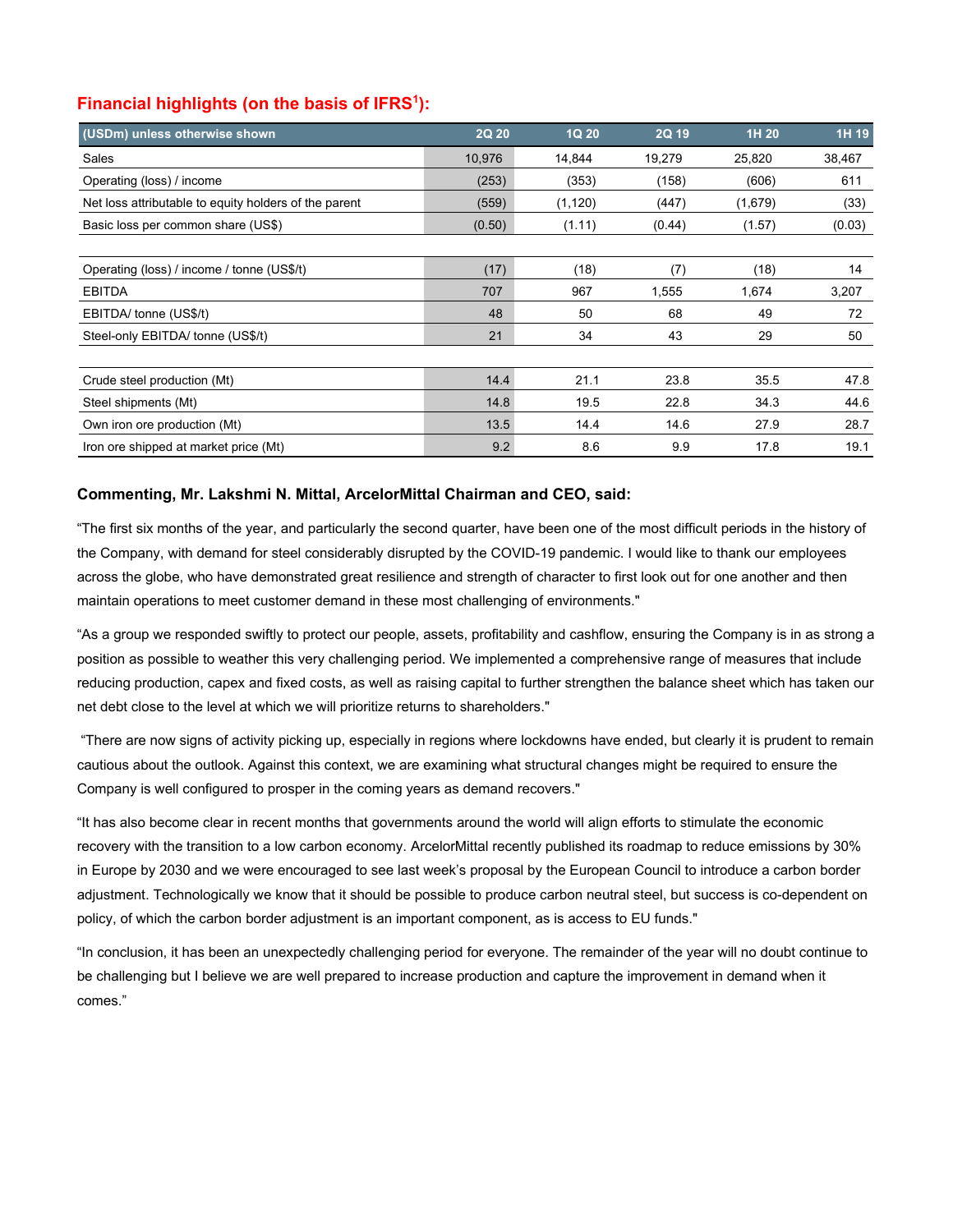## **Sustainable development and safety performance**

### **Health and safety - Own personnel and contractors lost time injury frequency rate**

Protecting the health and wellbeing of employees remains the Company's overarching priority with ongoing strict adherence to World Health Organisation guidelines and specific government guidelines have been followed and implemented. We continue to ensure extensive monitoring, introduced very strict sanitation practices, continue to enforce social distancing measures at all operations, and have implemented remote working wherever possible and provided essential personal protective equipment to our people.

Health and safety performance2 (inclusive of ArcelorMittal Italia (previously known as Ilva)), based on own personnel and contractors lost time injury frequency (LTIF) rate was 0.77x in the second quarter of 2020 ("2Q 2020") as compared to 1.01x in first quarter of 2020 ("1Q 2020") and 1.26x in second quarter of 2019 ("2Q 2019"). Health and safety performance (inclusive of ArcelorMittal Italia) in the first six months of 2020 ("1H 2020") was 0.91x as compared to 1.19x in the first six months of 2019 ("1H 2019").

Excluding the impact of ArcelorMittal Italia, the LTIF was 0.50x for 2Q 2020 as compared to 0.72x for 1Q 2020 and 0.68x for the second quarter of 2019 ("2Q 2019"). Health and safety performance (excluding the impact of ArcelorMittal Italia) improved to 0.63x in 1H 2020 as compared to 0.66x for the first six months of 2019.

The Company's efforts to improve its health and safety record remain focused on both further reducing the rate of severe injuries and preventing fatalities.

| Lost time injury frequency rate                                | 2Q 20 | <b>1Q 20</b> | 2Q 19 | 1H 20 | 1H 19 |
|----------------------------------------------------------------|-------|--------------|-------|-------|-------|
| <b>Mining</b>                                                  | 0.54  | 0.79         | 0.64  | 0.69  | 0.51  |
| <b>NAFTA</b>                                                   | 0.46  | 0.56         | 0.46  | 0.51  | 0.50  |
| Brazil                                                         | 0.15  | 0.45         | 0.43  | 0.32  | 0.45  |
| Europe                                                         | 0.96  | 1.04         | 1.00  | 1.01  | 0.91  |
| <b>ACIS</b>                                                    | 0.48  | 0.82         | 0.58  | 0.67  | 0.66  |
| <b>Total Steel</b>                                             | 0.50  | 0.72         | 0.69  | 0.63  | 0.69  |
| <b>Total (Steel and Mining) excluding ArcelorMittal Italia</b> | 0.50  | 0.72         | 0.68  | 0.63  | 0.66  |
| ArcelorMittal Italia                                           | 9.14  | 7.93         | 13.73 | 8.41  | 12.35 |
| Total (Steel and Mining) including ArcelorMittal Italia        | 0.77  | 1.01         | 1.26  | 0.91  | 1.19  |

### **Own personnel and contractors - Frequency rate**

### **Key sustainable development highlights for 2Q 2020:**

- The Company's fully Integrated 2019 Annual Review was published in May 2020
- 'Climate Action in Europe' report released in June 2020, laying out the European roadmap for a 30% CO2 reduction target by 2030, and carbon neutrality by 2050. The report clarifies two pioneering carbon-neutral routes for steelmaking - Smart Carbon and Innovative DRI – and outlines the new policy frameworks required for the transition
- The European Investment Bank (EIB) provided support to accelerate ArcelorMittal's Smart Carbon route via a  $\epsilon$ 75 million loan for Steelanol and Torero demonstration projects (total capex of €215 million) and set to reduce 350,000 tonnes of CO2 annually in the first phase
- The Company published its first report on climate lobbying positions of membership associations in June 2020, whilst the Company's "Climate Action Report 1" won the CRRA Award for Best Climate Report in July 2020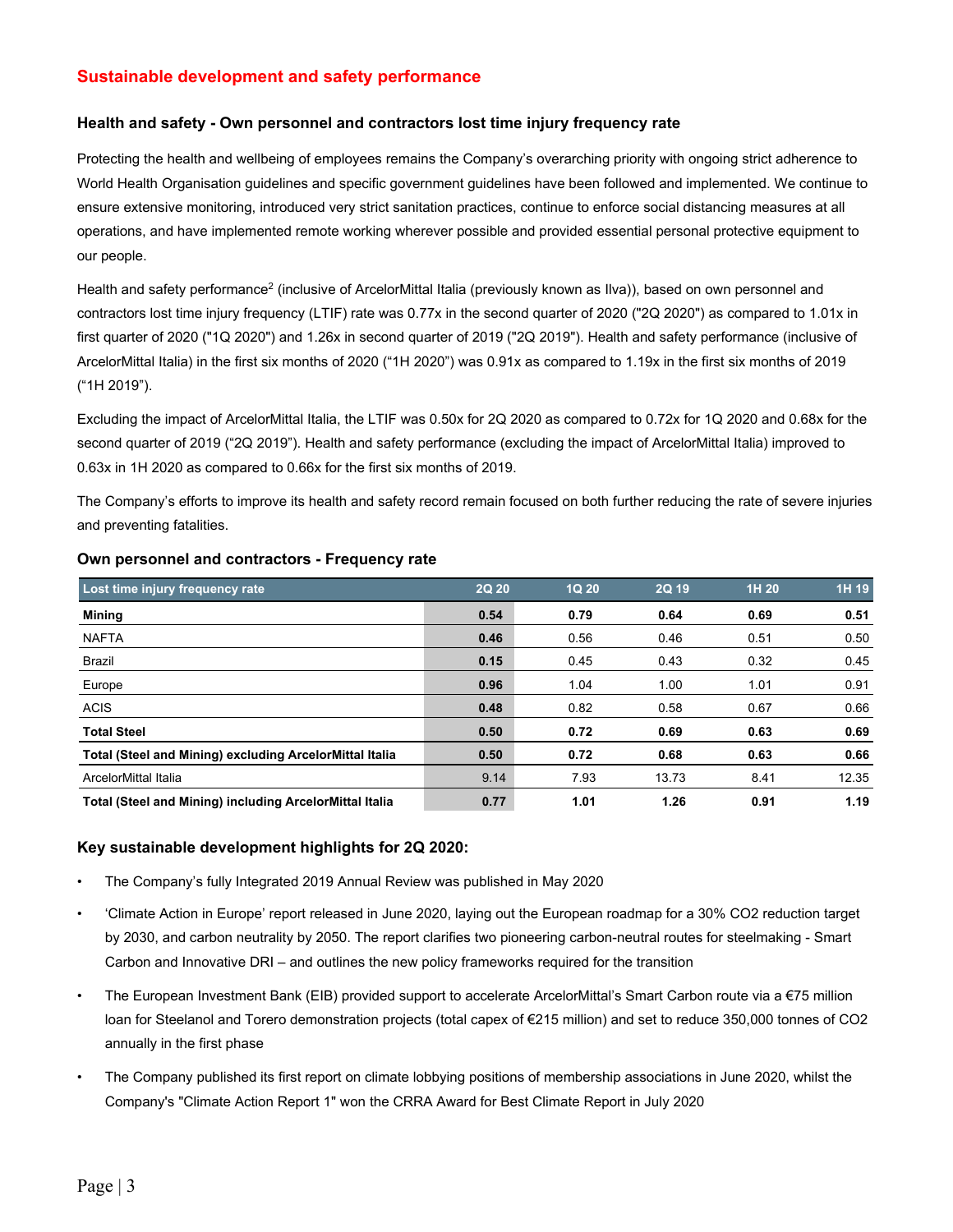# **Analysis of results for the six months ended June 30, 2020 versus results for the six months ended June 30, 2019**

Total steel shipments for 1H 2020 were 34.3 million metric tonnes (Mt) representing a decrease of 23% (and 19.4% on a scope adjusted basis excluding the impact of the remedy asset sales related to the ArcelorMittal Italia acquisition for 1H 2019), as compared to 44.6Mt in 1H 2019, primarily due to the impact of the COVID-19 pandemic. Shipments were lower in Europe (-31%, down -24.6% excluding the impact of the remedy asset sales related to the ArcelorMittal Italia acquisition for 1H 2019), Brazil (- 22.2%), ACIS (-14.3%) and NAFTA (-13.2%).

Sales for 1H 2020 decreased by 32.9% to \$25.8 billion as compared with \$38.5 billion for 1H 2019, primarily due to lower steel shipments (-23%) and lower average steel selling prices (-14.7%).

Depreciation of \$1.5 billion for 1H 2020 was stable as compared with 1H 2019. FY 2020 depreciation is expected to be approximately \$3.0 billion (based on current exchange rates).

Impairment charges<sup>3</sup> for 1H 2020 were \$92 million and relate to the permanent closure of the coke plant in Florange (France), at the end of April 2020. Impairment charges for 1H 2019 were \$1.1 billion related to the remedy asset sales for the ArcelorMittal Italia acquisition (\$0.5 billion) and impairment of the fixed assets of ArcelorMittal USA (\$0.6 billion) following a sharp decline in steel prices and high raw material costs.

Exceptional items for 1H 2020 were \$678 million due to inventory related charges in NAFTA and Europe. Exceptional items for 1H 2019 were nil.

The operating loss for 1H 2020 of \$0.6 billion was primarily driven by the impairment and exceptional items as discussed above, and is lower as compared to operating income of \$0.6 billion in 1H 2019, due to the impact on steel segments from negative price-cost effects, and the loss of profit margin on reduced steel shipments (overall fixed costs were reduced in line with lower shipments), and a weaker mining performance driven by lower market priced iron ore shipments, lower iron ore quality premia and lower coal prices.

Income from associates, joint ventures and other investments for 1H 2020 was \$127 million as compared to \$302 million for 1H 2019. 1H 2020 income from associates, joint ventures and other investments was negatively impacted by COVID-19. Income from associates, joint ventures and other investments for 1H 2019 included positive contribution from the Calvert JV and the annual dividend received from Erdemir of \$93 million.

Net interest expense in 1H 2020 was lower at \$227 million as compared to \$315 million in 1H 2019 following debt repayments and liability management. The Company expects full year 2020 net interest expense to be approximately \$0.5 billion.

Foreign exchange and other net financing losses were \$415 million for 1H 2020 as compared to losses of \$404 million for 1H 2019. Foreign exchange gain for 1H 2020 was \$12 million as compared to foreign exchange loss of \$14 million in 1H 2019. 1H 2020 includes non-cash mark-to-market losses of \$117 million related to the mandatory convertible bonds call option following the market price decrease of the underlying share; such losses amounted to \$61 million in 1H 2019. 1H 2020 also includes early bond redemption premium expenses of \$66 million.

ArcelorMittal recorded an income tax expense of \$524 million (including \$262 million non-cash deferred tax expense) for 1H 2020 as compared to \$149 million (including \$256 million non-cash deferred tax income) for 1H 2019.

ArcelorMittal's net loss for 1H 2020 was \$1,679 million, or \$1.57 basic loss per common share, as compared to a net loss in 1H 2019 of \$33 million, or \$0.03 basic loss per common share.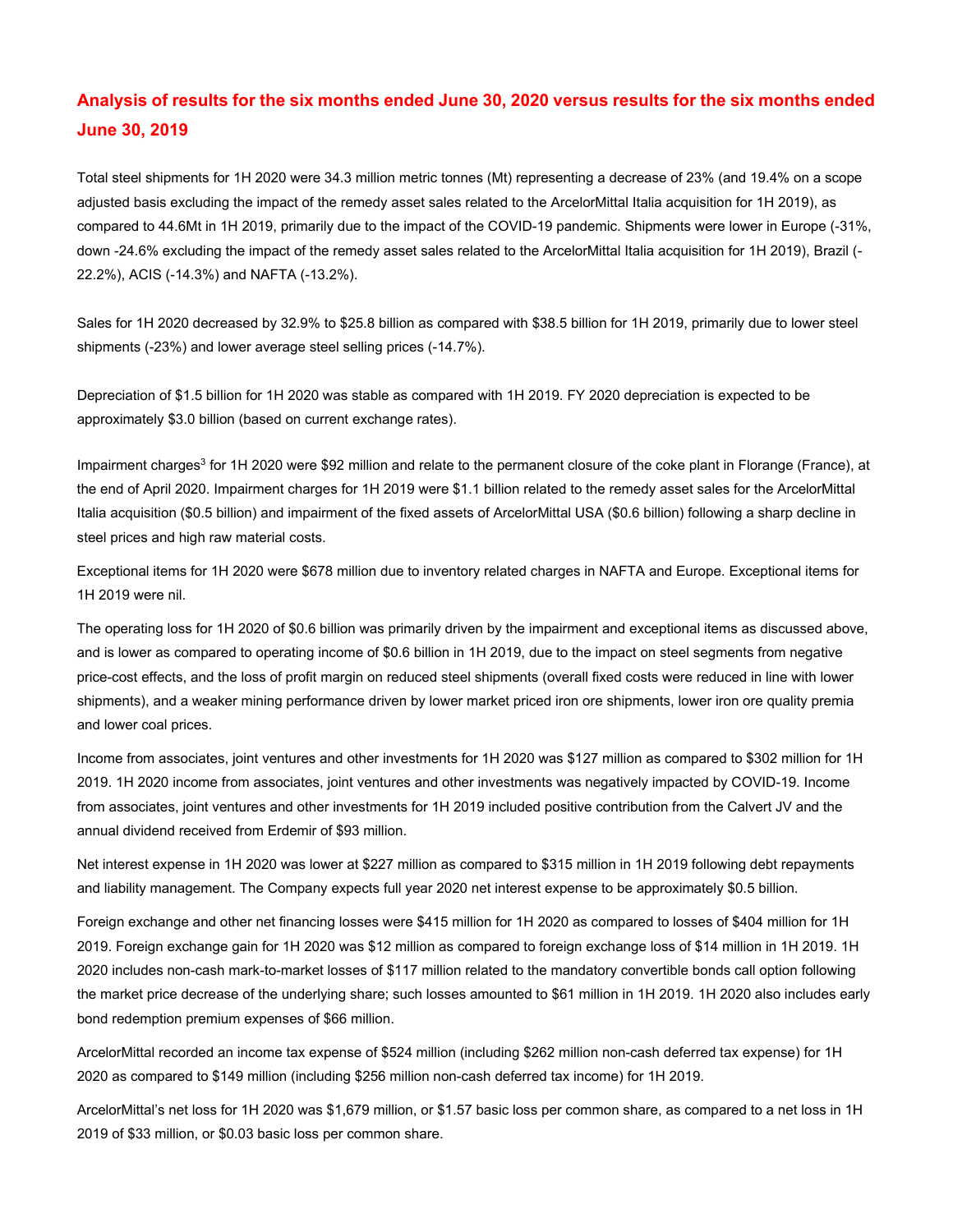### **Analysis of results for 2Q 2020 versus 1Q 2020 and 2Q 2019**

Total steel shipments in 2Q 2020 were 23.7% lower at 14.8Mt as compared with 19.5Mt for 1Q 2020 significantly impacted by the effects of COVID-19 pandemic across all regions with lower steel shipments in NAFTA (-31.4%), Europe (-26.7%), Brazil (- 12.4%) and ACIS (-8.4%). Total steel shipments in 2Q 2020 were 34.7% lower as compared with 22.8Mt for 2Q 2019 (and - 31.8% on a scope adjusted basis excluding the impact of the remedy asset sales related to the ArcelorMittal Italia acquisition in 2Q 2019) significantly impacted by the effects of COVID-19 pandemic across all regions with lower steel shipments in Europe (- 42.3%, scope adjusted for the remedy asset sales as discussed above, -37.0%), NAFTA (-30.2%), Brazil (-26.1%) and ACIS (- 24.7%).

During the latter part of 1Q 2020, and through 2Q 2020 the global escalation of the COVID-19 pandemic and subsequent measures introduced by governments worldwide to contain it had a clear negative impact on economic activity and industrial supply chains in most parts of the world. Industrial activity declined significantly in all of the Company's geographic markets. The Company responded swiftly by significantly reducing production (including temporarily idling steelmaking and finishing assets) globally in alignment with reduced demand and compliance with government requirements. During the latter part of 2Q 2020, activity levels improved as lockdown measures eased in many jurisdictions and notably automotive sales and production levels increased.

Sales in 2Q 2020 were \$11.0 billion as compared to \$14.8 billion for 1Q 2020 and \$19.3 billion for 2Q 2019. Sales in 2Q 2020 were 26.1% lower as compared to 1Q 2020 primarily due to lower steel shipments (-23.7%) due to COVID-19 impacts offset in part by higher market-priced iron ore shipments (+6.4%) and higher seaborne iron ore reference prices (+4%). Sales in 2Q 2020 were 43.1% lower as compared to 2Q 2019 primarily due to lower steel shipments (-34.7%) due to COVID-19 impacts, lower average steel selling prices (-16.6%), lower market-priced iron ore shipments (-7.3%) and lower seaborne iron ore reference prices (-7.3%) and lower quality premium.

Depreciation for 2Q 2020 was lower at \$739 million as compared to \$771 million for 1Q 2020 and \$766 million in 2Q 2019.

Impairment charges<sup>3</sup> for 2Q 2020 were nil. Impairment charges for 1Q 2020 were \$92 million and relate to the permanent closure of the coke plant in Florange (France) at the end of April 2020. Impairment charges for 2Q 2019 were \$947 million related to the remedy asset sales for the ArcelorMittal Italia acquisition (\$347 million) and impairment of the fixed assets of ArcelorMittal USA (\$600 million) following a sharp decline in steel prices and high raw material costs.

Exceptional items<sup>3</sup> in 2Q 2020 of \$221 million consist of inventory related charges in NAFTA. Exceptional items of \$457 million for 1Q 2020 primarily included inventory related charges in NAFTA and Europe. Exceptional items for 2Q 2019 were nil.

Operating loss for 2Q 2020 was \$253 million as compared to \$353 million in 1Q 2020 and \$158 million in 2Q 2019. Operating loss for 2Q 2020 was lower as compared to 1Q 2020, primarily driven by the lower impairment and exceptional items as discussed above, improved mining performance, partially offset by the loss of profit margin on reduced steel shipments (overall fixed costs were reduced in line with lower shipments).

Loss from associates, joint ventures and other investments for 2Q 2020 was \$15 million as compared to income of \$142 million for 1Q 2020 and income of \$94 million in 2Q 2019. Losses in 2Q 2020 were negatively impacted by COVID-19. 1Q 2020 income was positively impacted by results of AMNS India<sup>8</sup>.

Net interest expense in 2Q 2020 was broadly stable at \$112 million as compared to \$115 million in 1Q 2020 and lower than \$154 million in 2Q 2019.

Foreign exchange and other net financing gains in 2Q 2020 were \$36 million as compared to losses of \$451 million for 1Q 2020 and losses of \$173 million in 2Q 2019. Foreign exchange gain for 2Q 2020 was \$123 million as compared to foreign exchange loss of \$111 million and a gain of \$34 million in 1Q 2020 and 2Q 2019, respectively. 2Q 2020 includes non-cash mark-to-market gain of \$1 million related to the mandatory convertible bond call option as compared to losses of \$118 million in 1Q 2020 and \$55 million in 2Q 2019. 1Q 2020 also included early bond redemption premium expenses of \$66 million.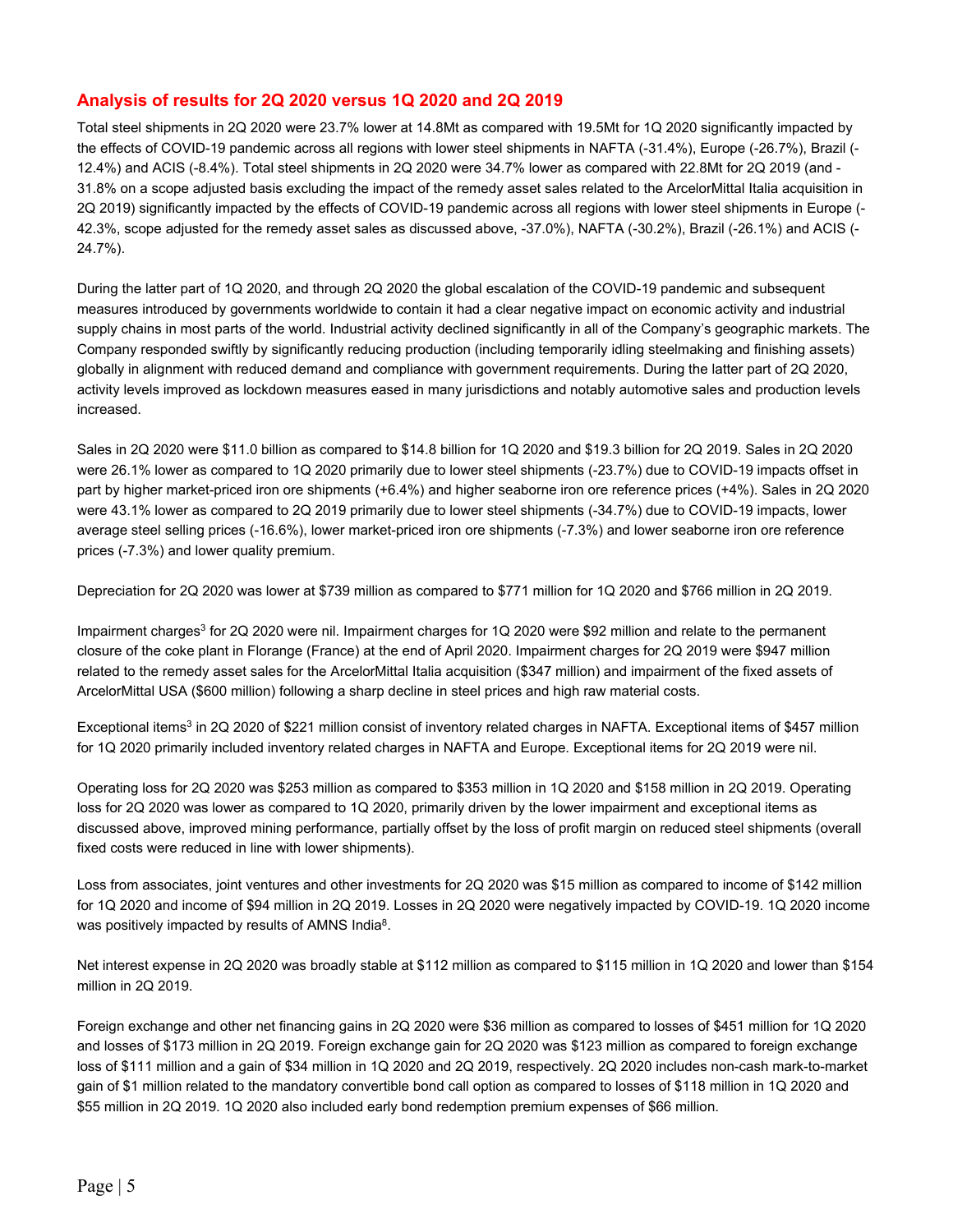ArcelorMittal recorded an income tax expense of \$184 million in 2Q 2020 as compared to \$340 million for 1Q 2020 and \$14 million for 2Q 2019.

ArcelorMittal recorded a net loss for 2Q 2020 of \$559 million (or \$0.50 basic loss per common share), as compared to a net loss for 1Q 2020 of \$1,120 million (or \$1.11 basic loss per common share), and a net loss for 2Q 2019 of \$447 million (or \$0.44 basic loss per common share).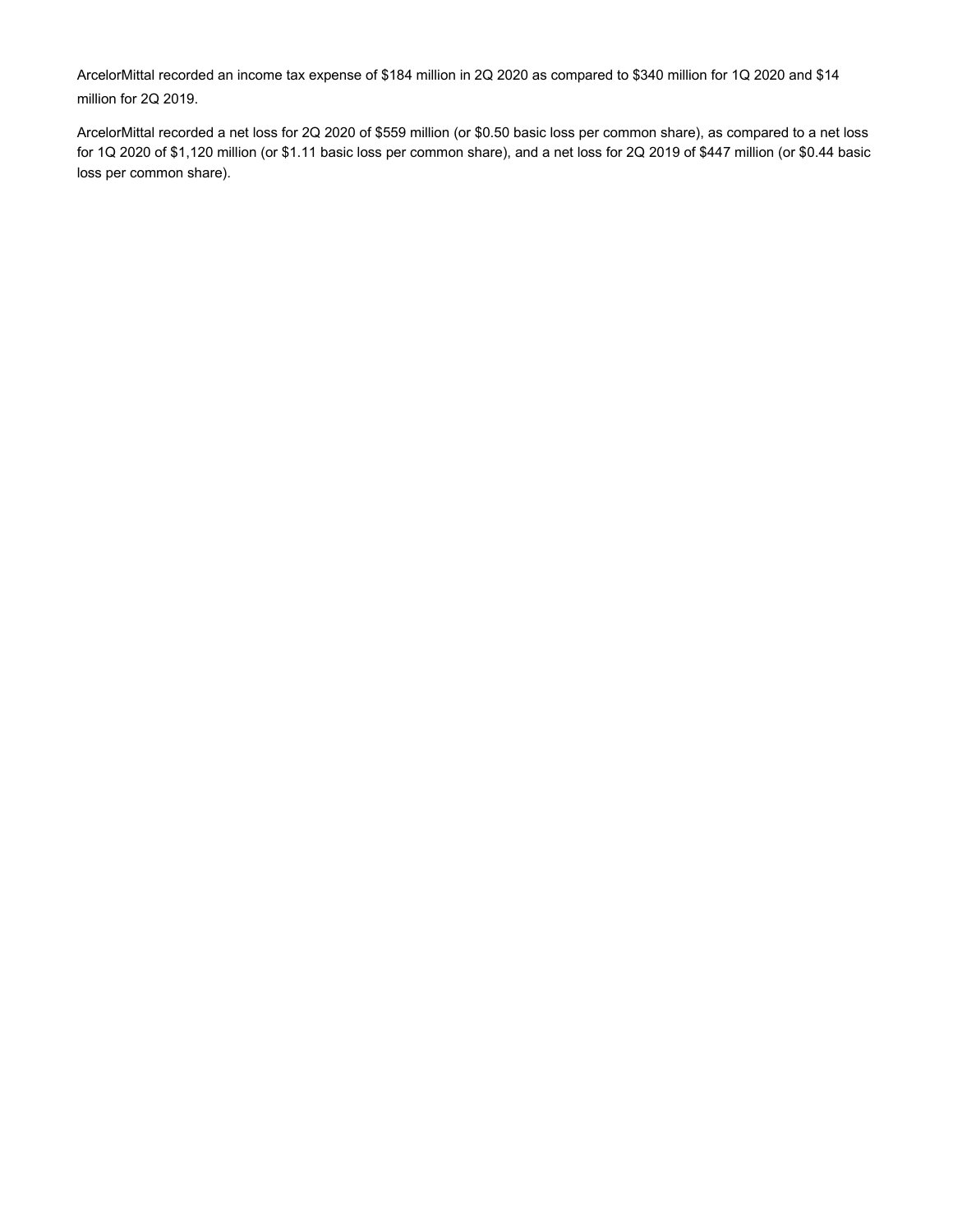# **Analysis of segment operations NAFTA**

| (USDm) unless otherwise shown        | 2Q 20 | 1Q 20 | 2Q 19 | 1H 20 | 1H 19  |
|--------------------------------------|-------|-------|-------|-------|--------|
| Sales                                | 2,768 | 4,304 | 5,055 | 7,072 | 10,140 |
| Operating loss                       | (327) | (120) | (539) | (447) | (323)  |
| Depreciation                         | (136) | (126) | (137) | (262) | (271)  |
| Impairment                           |       |       | (600) |       | (600)  |
| <b>Exceptional items</b>             | (221) | (241) |       | (462) |        |
| <b>EBITDA</b>                        | 30    | 247   | 198   | 277   | 548    |
| Crude steel production (kt)          | 3,698 | 5,503 | 5,590 | 9.201 | 10,978 |
| Steel shipments (kt)                 | 3,797 | 5,536 | 5,438 | 9,333 | 10,757 |
| Average steel selling price (US\$/t) | 670   | 715   | 836   | 697   | 855    |

NAFTA segment crude steel production decreased by 32.8% to 3.7Mt in 2Q 2020 as compared to 5.5Mt in 1Q 2020, primarily due to weak demand driven by the COVID-19 pandemic (particularly in US and Canadian operations).

The escalation of the COVID-19 pandemic during the latter part of 1Q 2020 had impacted ArcelorMittal's key end markets in the US and Canada. The Company responded immediately by significantly adapting its capacity which continued during 2Q 2020.

Steel shipments in 2Q 2020 decreased by 31.4% to 3.8Mt as compared to 5.5Mt in 1Q 2020, due to weak demand driven by COVID-19 pandemic particularly in the automotive and energy sectors. As the 2Q 2020 progressed, steel shipments started to recover as lockdown measures eased and automotive production and manufacturing activity restarted.

Sales in 2Q 2020 decreased by 35.7% to \$2.8 billion as compared to \$4.3 billion in 1Q 2020, primarily due to a 31.4% decrease in steel shipments and a 6.3% decline in average steel selling prices (with flat steel products down by 6.8% whilst long products increased by 2.9%).

Exceptional items for 2Q 2020 and 1Q 2020 of \$221 million and \$241 million, respectively, consist of inventory charges. Impairment charges for 2Q 2019 were \$600 million related to impairment of the fixed assets of ArcelorMittal USA following a downward revision of future cash flow projections reflecting a sharp decline in near term steel prices and higher raw material costs.

Operating loss in 2Q 2020 was \$327 million as compared to a loss of \$120 million in 1Q 2020 and a loss of \$539 million in 2Q 2019. Operating results for 2Q 2020, 1Q 2020 and 2Q 2019 were impacted by impairment and exceptional items noted above.

EBITDA in 2Q 2020 of \$30 million was significantly lower as compared to EBITDA of \$247 million in 1Q 2020, primarily due to the loss of profit margin on reduced steel shipments, fixed costs headwinds (although significantly cut, fixed costs were not fully reduced in line with lower shipments) and lower automotive sales resulting in a weaker sales mix.

EBITDA in 2Q 2020 of \$30 million was lower as compared to \$198 million in 2Q 2019 driven primarily by lower steel shipments (- 30.2%), and negative price-cost effect related to lower average steel selling prices (-19.9%).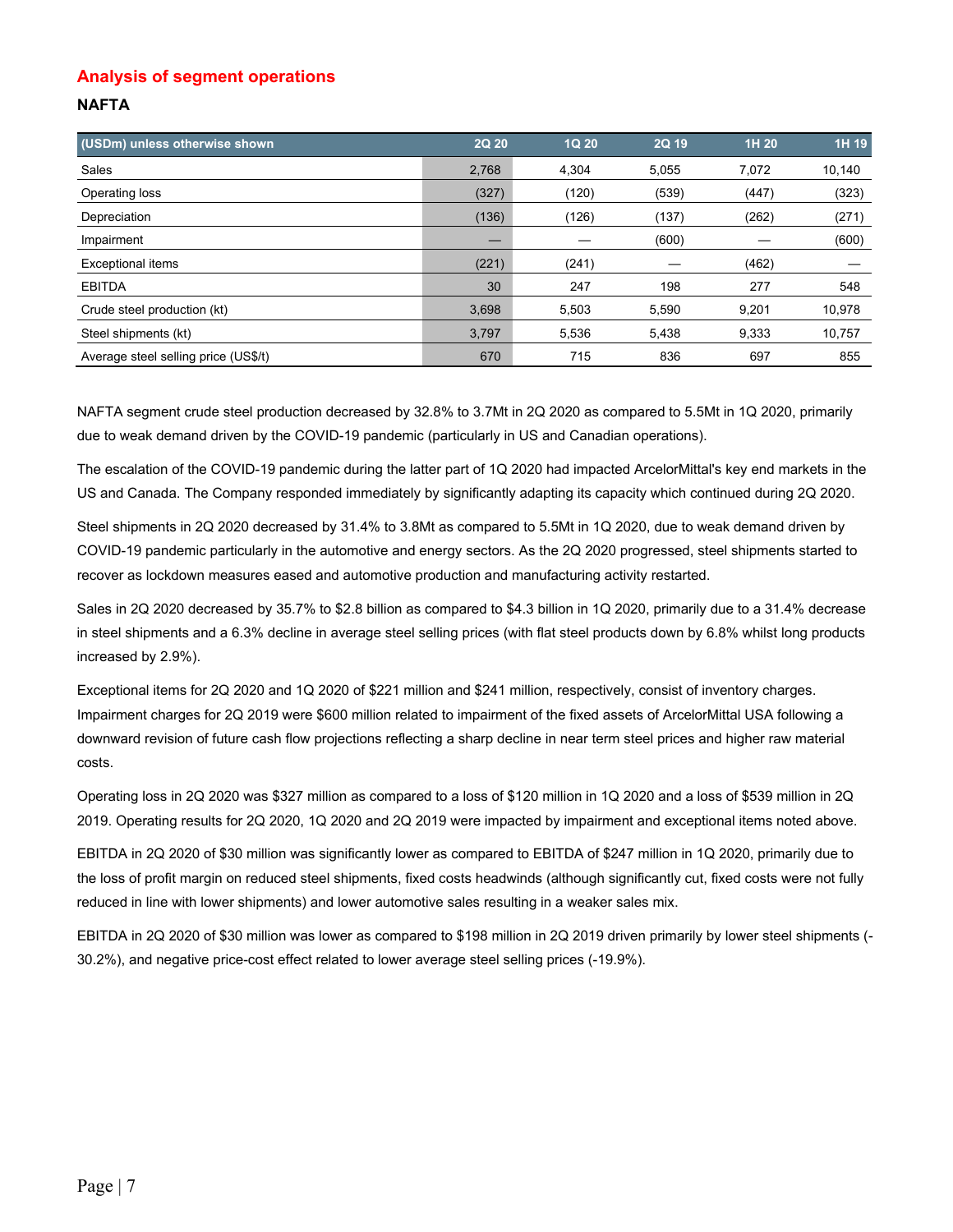### **Brazil**

| (USDm) unless otherwise shown        | <b>2Q 20</b> | <b>1Q 20</b> | 2Q 19 | 1H 20 | 1H 19 |
|--------------------------------------|--------------|--------------|-------|-------|-------|
| Sales                                | 1,192        | 1.592        | 2.126 | 2.784 | 4,282 |
| Operating income                     | 117          | 150          | 234   | 267   | 473   |
| Depreciation                         | (51)         | (69)         | (79)  | (120) | (149) |
| <b>EBITDA</b>                        | 168          | 219          | 313   | 387   | 622   |
| Crude steel production (kt)          | 1,692        | 2.679        | 2.830 | 4.371 | 5,843 |
| Steel shipments (kt)                 | 2,059        | 2.351        | 2.785 | 4.410 | 5,665 |
| Average steel selling price (US\$/t) | 550          | 642          | 705   | 599   | 705   |

Brazil segment crude steel production decreased by 36.8% to 1.7Mt in 2Q 2020 as compared to 2.7Mt for 1Q 2020 with declines in both flat and long products.

The COVID-19 pandemic and government containment efforts have impacted the Latin America region later than in some other geographies. As a result, the Company idled ArcelorMittal Tubarão's blast furnace No3 from April 21, 2020, together with production curtailments in Argentina and of long product capacity in Brazil, to match demand levels. Subsequently, given the improving export market conditions and favorable cost position, the Company has since restarted activities at the No2 blast furnace at Tubarão, and some long product capacity in Brazil.

Steel shipments in 2Q 2020 decreased by 12.4% to 2.1Mt as compared to 2.4Mt in 1Q 2020, primarily due to COVID-19 pandemic impacts. Overall flat products declined by 15.9% while demand for long products declined by 8.4%.

Sales in 2Q 2020 declined by 25.2% to \$1.2 billion as compared to \$1.6 billion in 1Q 2020. Sales in 2Q 2020 were impacted by 12.4% lower steel shipments and 14.4% lower average steel selling prices.

Operating income in 2Q 2020 of \$117 million was lower as compared to \$150 million in 1Q 2020 and \$234 million in 2Q 2019.

EBITDA in 2Q 2020 decreased by 23.3% to \$168 million as compared to \$219 million in 1Q 2020, primarily due to the loss of profit margin on reduced steel shipments (fixed costs were reduced in line with lower shipments), on account of lower demand due to the COVID-19 pandemic, as well as negative translation effects.

EBITDA in 2Q 2020 was 46.4% lower as compared to \$313 million in 2Q 2019 primarily due to lower steel shipment volumes (- 26.1%).

#### **Europe**

| (USDm) unless otherwise shown        | <b>2Q 20</b> | <b>1Q20</b> | 2Q 19  | 1H 20  | 1H 19  |
|--------------------------------------|--------------|-------------|--------|--------|--------|
| Sales                                | 5,800        | 7,654       | 10,396 | 13,454 | 20,890 |
| Operating loss                       | (229)        | (426)       | (301)  | (655)  | (290)  |
| Depreciation                         | (355)        | (347)       | (313)  | (702)  | (622)  |
| Impairment charges                   |              | (92)        | (347)  | (92)   | (497)  |
| <b>Exceptional items</b>             |              | (191)       |        | (191)  |        |
| <b>EBITDA</b>                        | 126          | 204         | 359    | 330    | 829    |
| Crude steel production (kt)          | 7,074        | 9,912       | 12,079 | 16,986 | 24,451 |
| Steel shipments (kt)                 | 6,817        | 9.300       | 11.811 | 16.117 | 23,364 |
| Average steel selling price (US\$/t) | 633          | 638         | 704    | 636    | 716    |

Europe segment crude steel production decreased by 28.6% to 7.1Mt in 2Q 2020 as compared to 9.9Mt in 1Q 2020 driven by weak demand caused by the COVID-19 pandemic. Europe segment crude steel production decreased by 41.4% in 2Q 2020 as compared to 12.1Mt in 2Q 2019 (35.7% lower excluding the impact of the remedy asset sales related to the ArcelorMittal Italia acquisition).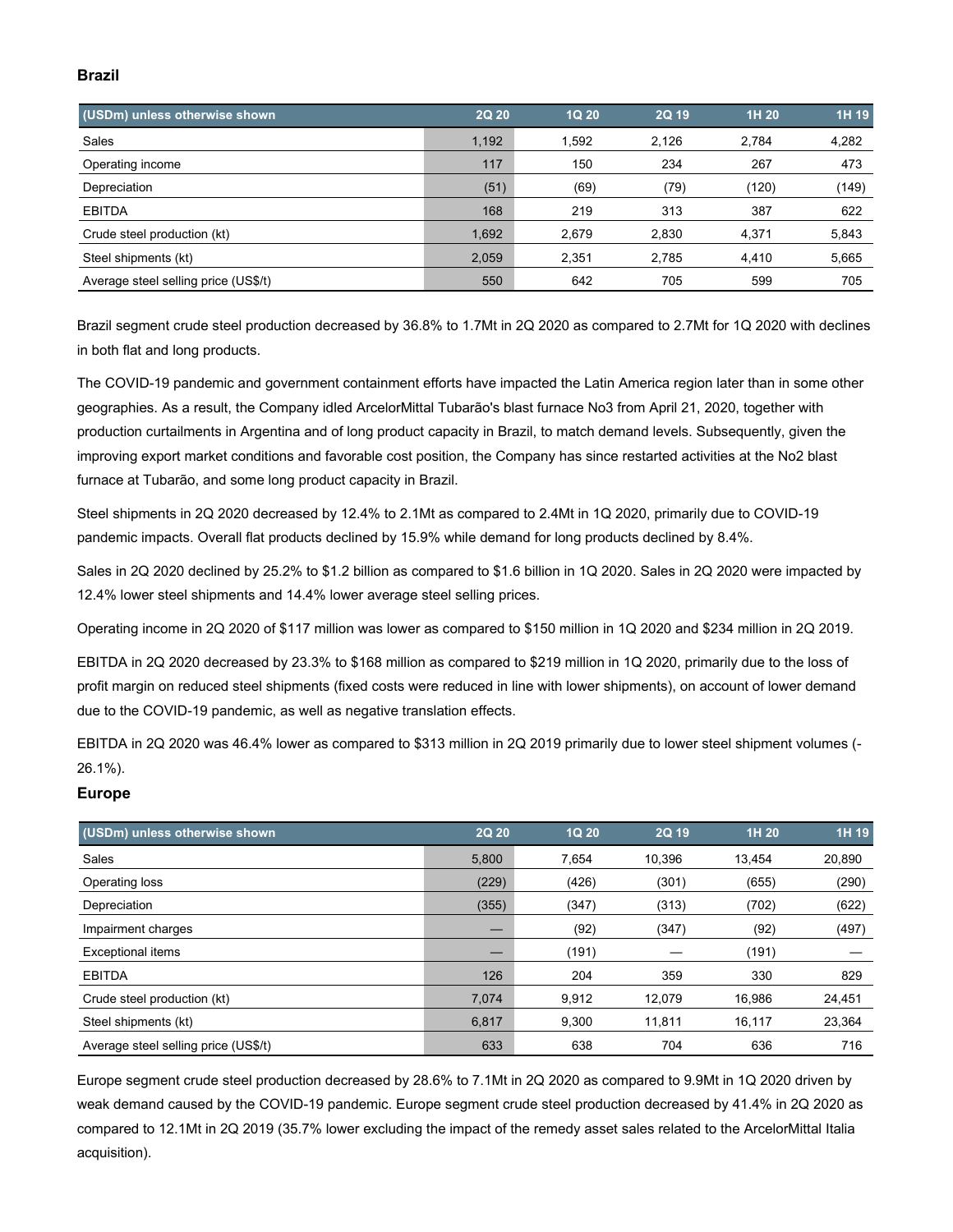The COVID-19 pandemic containment measures began impacting European industrial activity in mid-March. The Company announced measures on March 19, 2020 to reduce production and the temporary idling of steel making and finishing assets, including operations in Italy, France, Spain, Germany, Belgium and Poland, which continued during 2Q 2020.

Steel shipments in 2Q 2020 declined by 26.7% to 6.8Mt as compared to 9.3Mt in 1Q 2020 primarily driven by lower flat steel shipments (-33.8%). Steel shipments were 42.3% lower in 2Q 2020 as compared to 11.8Mt in 2Q 2019 (37% lower excluding the impact of remedy assets associated with the ArcelorMittal Italia acquisition). Steel shipments in Europe started to decline in the latter part of March and early 2Q 2020 due to the COVID-19 containment measures implemented in the various countries. However, activity levels are gradually improving, as lockdowns have eased through 2Q 2020, particularly with automotive and manufacturing restarts.

Sales in 2Q 2020 were \$5.8 billion, 24.2% lower as compared to \$7.7 billion in 1Q 2020, primarily due to 26.7% lower shipment volumes as discussed above and a weaker sales mix (lower flat products shipments, in particular automotive sales).

Impairment charges for 2Q 2020 were nil. Impairment charges for 1Q 2020 were \$92 million related to the coke plant in Florange, France, which was closed at the end of April 2020. Impairment charges for 2Q 2019 were \$347 million, in connection with the remedy asset sales related to ArcelorMittal Italia.

Exceptional items for 2Q 2020 were nil. Exceptional items for 1Q 2020 of \$191 million primarily included inventory related charges. Exceptional items for 2Q 2019 were nil.

Operating loss in 2Q 2020 was \$229 million as compared to a loss of \$426 million for 1Q 2020 and an operating loss of \$301 million in 2Q 2019. Operating results for 1Q 2020 and 2Q 2019 were impacted by impairment charges and exceptional items as discussed above.

EBITDA in 2Q 2020 of \$126 million was 38.4% lower as compared to \$204 million in 1Q 2020, primarily due to the loss of profit margin on reduced steel shipments (fixed costs were reduced in line with lower shipments) on account of lower demand due to the COVID-19 pandemic, and a negative sales mix impact (lower flat products shipments, in particular to automotive).

EBITDA in 2Q 2020 decreased by 64.9% as compared to \$359 million in 2Q 2019 primarily due to 42.3% lower steel shipments (37.0% lower excluding the impact of the remedy asset sales related to the ArcelorMittal Italia acquisition) and lower average steel selling prices offset in part by lower costs.

## **ACIS**

| (USDm) unless otherwise shown        | <b>2Q 20</b> | <b>1Q 20</b> | 2Q 19 | 1H 20 | 1H 19 |
|--------------------------------------|--------------|--------------|-------|-------|-------|
| Sales                                | 1,184        | 1.446        | 1.906 | 2.630 | 3,551 |
| Operating (loss) / income            | (70)         | (60)         | 114   | (130) | 178   |
| Depreciation                         | (75)         | (86)         | (85)  | (161) | (166) |
| <b>Exceptional items</b>             |              | (21)         |       | (21)  |       |
| <b>EBITDA</b>                        | 5            | 47           | 199   | 52    | 344   |
| Crude steel production (kt)          | 1,956        | 2.998        | 3.252 | 4.954 | 6,575 |
| Steel shipments (kt)                 | 2,395        | 2.614        | 3,182 | 5.009 | 5,844 |
| Average steel selling price (US\$/t) | 408          | 471          | 536   | 441   | 538   |

ACIS segment crude steel production in 2Q 2020 decreased by 34.7% to 2.0Mt as compared to 3.0Mt in 1Q 2020 primarily due to weak demand caused by the COVID-19 pandemic effects in all regions, in particular due to the lockdown measures in South Africa.

The direct COVID-19 impact in 2Q 2020 in the CIS region was more limited than in South Africa. During the quarter, ArcelorMittal South Africa took several steps (including significant production cuts across all operations) to support the country's lockdown.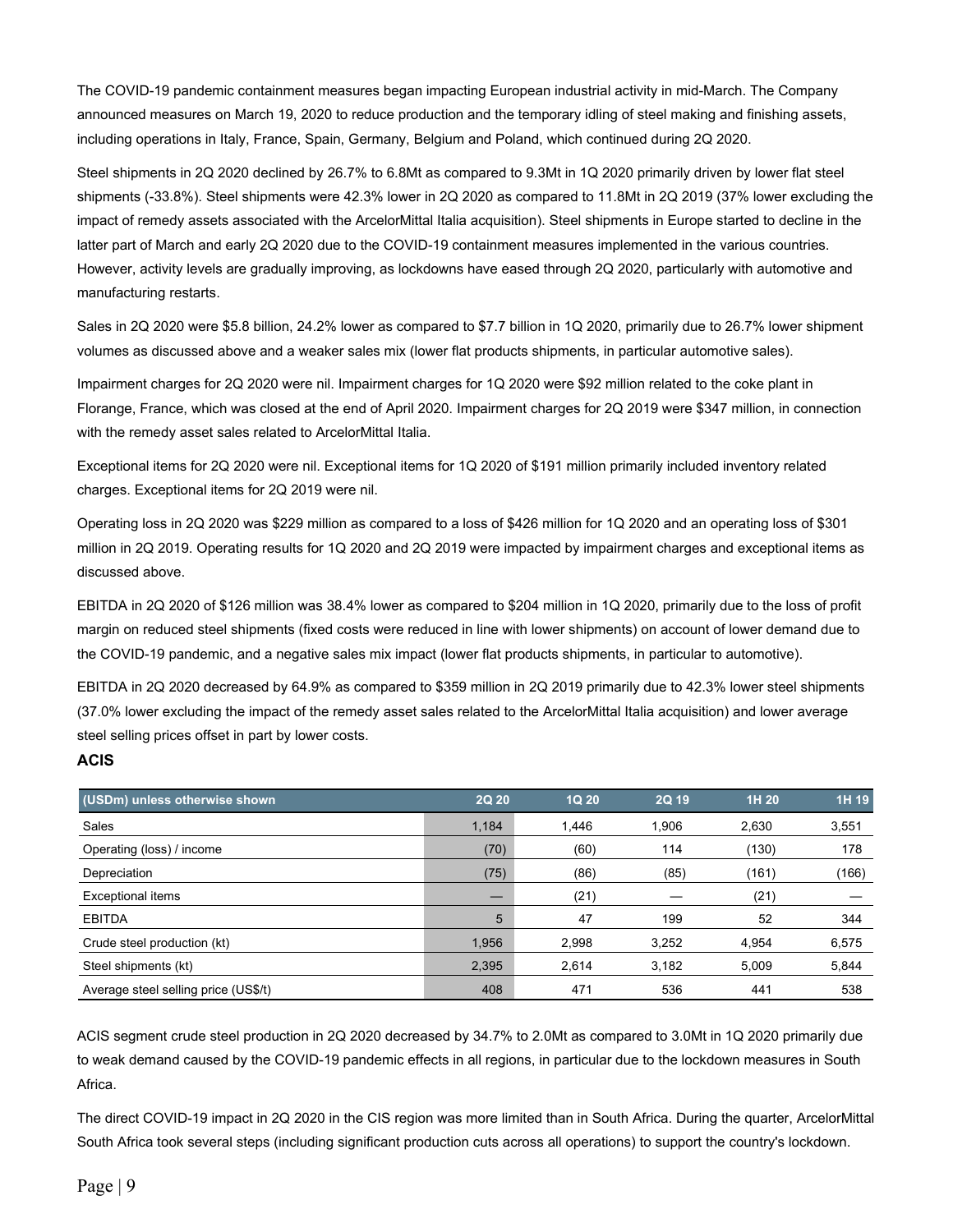However, the economic activity levels remain weak and having reassessed its strategic asset footprint for 2020, the Company has decided to idle blast furnace C at Vanderbijlpark and the Vereeniging electric arc furnace until demand recovers<sup>9</sup>.

Steel shipments in 2Q 2020 decreased by 8.4% to 2.4Mt as compared to 2.6Mt as at 1Q 2020, mainly due to COVID-19 impact in South Africa (down 54.1%) offset in part by improved shipments in Kazakhstan.

Sales in 2Q 2020 decreased by 18.2% to \$1.2 billion as compared to \$1.4 billion in 1Q 2020 primarily due to lower steel shipments (-8.4%) and lower average steel selling prices (-13.4%).

Operating loss in 2Q 2020 was \$70 million as compared to an operating loss of \$60 million in 1Q 2020 and an operating income of \$114 million in 2Q 2019.

EBITDA was \$5 million in 2Q 2020 as compared to \$47 million in 1Q 2020, primarily due to deteriorating results in South Africa during the lockdown period.9

EBITDA in 2Q 2020 was lower as compared to \$199 million in 2Q 2019, primarily due to negative price-cost effect and lower shipments (-24.7%) driven by COVID-19 impact.

#### **Mining**

| (USDm) unless otherwise shown                                       | 2Q 20 | 1Q 20 | 2Q 19 | $1H$ 20 | 1H 19 |
|---------------------------------------------------------------------|-------|-------|-------|---------|-------|
| Sales                                                               | 1,064 | 990   | 1,423 | 2,054   | 2,550 |
| Operating income                                                    | 282   | 168   | 457   | 450     | 770   |
| Depreciation                                                        | (109) | (129) | (113) | (238)   | (220) |
| <b>EBITDA</b>                                                       | 391   | 297   | 570   | 688     | 990   |
|                                                                     |       |       |       |         |       |
| Own iron ore production (Mt)                                        | 13.5  | 14.4  | 14.6  | 27.9    | 28.7  |
| Iron ore shipped externally and internally at market price (a) (Mt) | 9.2   | 8.6   | 9.9   | 17.8    | 19.1  |
| Iron ore shipment - cost plus basis (Mt)                            | 4.8   | 4.8   | 5.6   | 9.6     | 10.2  |
| Own coal production (Mt)                                            | 1.4   | 1.3   | 1.5   | 2.7     | 2.7   |
| Coal shipped externally and internally at market price (a) (Mt)     | 0.7   | 0.8   | 0.7   | 1.5     | 1.4   |
| Coal shipment - cost plus basis (Mt)                                | 0.6   | 0.6   | 0.7   | 1.2     | 1.4   |

(a) Iron ore and coal shipments of market-priced based materials include the Company's own mines and share of production at other mines

Own iron ore production in 2Q 2020 decreased by 5.9% to 13.5Mt as compared to 14.4Mt in 1Q 2020. The lower production was due in part to idling of Hibbing joint operations in the US early in May 2020 due to lower internal demand. The mine restarted on July 27, 2020.

Own iron ore production in 2Q 2020 decreased by 7.5% as compared to 2Q 2019 primarily due to lower production in ArcelorMittal Mines Canada (AMMC)4 primarily due to COVID-19 impacts following government restrictions imposed at the mine in early April 2020 and idling of Hibbing joint operations as discussed above.

Market-priced iron ore shipments in 2Q 2020 increased by 6.4% to 9.2Mt as compared to 8.6Mt in 1Q 2020, primarily driven by higher shipments in AMMC (recovery following seasonality and unplanned maintenance in the prior quarter) including increased external sales to third parties. Market-priced iron ore shipments in 2Q 2020 were 7.3% lower as compared to 2Q 2019 reflecting lower production levels. The Company expects market-priced iron ore shipments to decline by ~5% in 2020 as compared to 2019.

Own coal production in 2Q 2020 of 1.4Mt increased by 2.1% as compared to 1Q 2020 primarily due to higher production at Temirtau (Kazakhstan) offset by lower production in Princeton (US). Own coal production in 2Q 2020 decreased by 5.9% to 1.4Mt as compared to 1.5Mt in 2Q 2019 primarily due to lower production in Princeton (US) offset in part by higher Temirtau (Kazakhstan) production.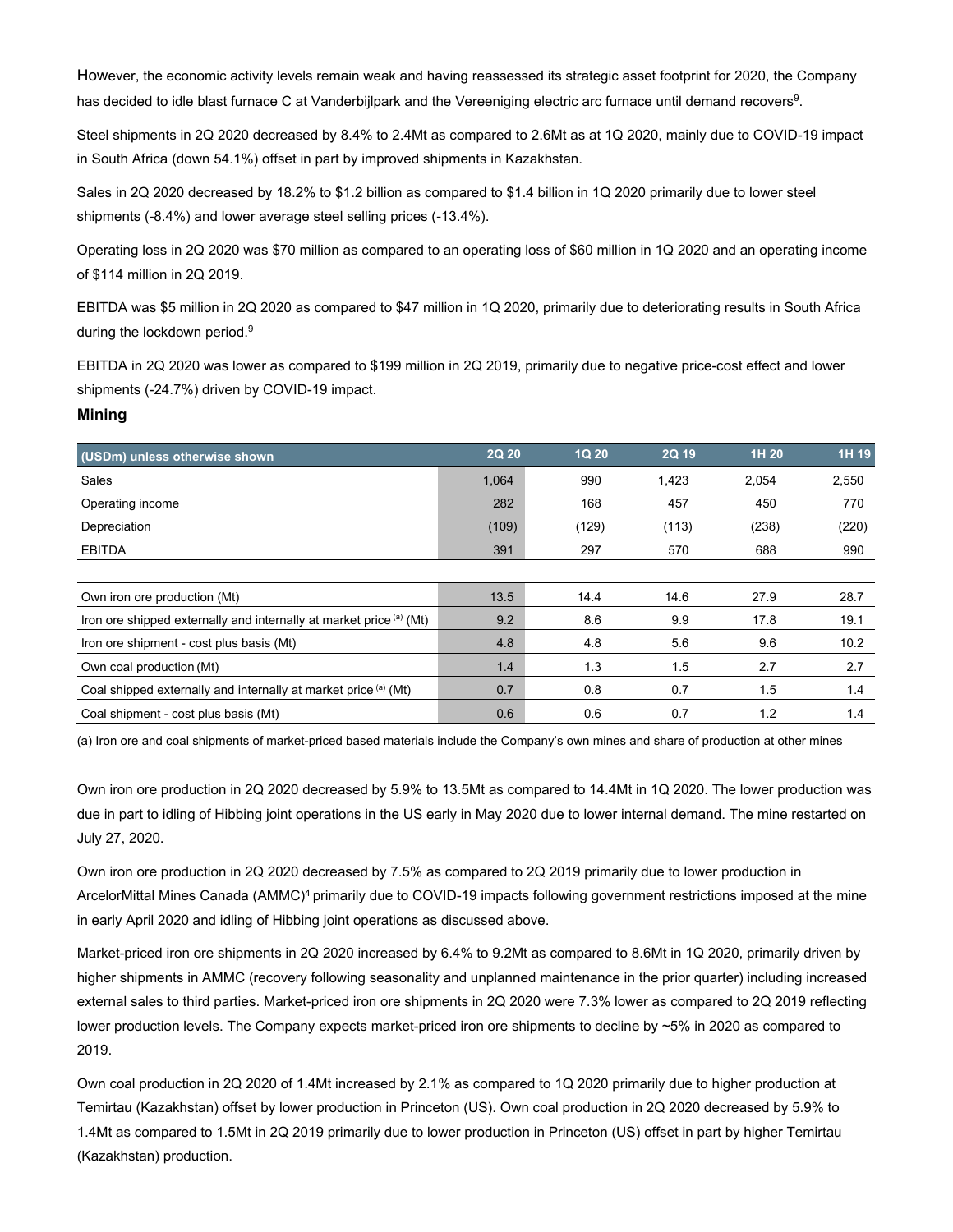Market-priced coal shipments in 2Q 2020 declined to 0.7Mt as compared to 0.8Mt in 1Q 2020 primarily due to lower Princeton (US) shipments.

Operating income in 2Q 2020 increased by 67.7% to \$282 million as compared to \$168 million in 1Q 2020 and decreased by 38.3% as compared to \$457 million in 2Q 2019.

EBITDA in 2Q 2020 increased by 31.8% to \$391 million as compared to \$297 million in 1Q 2020, with positive impact of higher market-priced iron ore shipments (+6.4%) and seaborne market prices (+4%), as well as the benefit of lower freight and other operating costs. EBITDA in 2Q 2020 was 31.3% lower as compared to \$570 million in 2Q 2019, primarily due to lower marketpriced iron ore shipments (-7.3%), lower coking coal reference prices (-42.3%), lower seaborne iron ore reference prices (-7.3%) and lower quality premia.

## **Liquidity and Capital Resources**

For 2Q 2020 net cash provided by operating activities was \$302 million as compared to \$594 million in 1Q 2020 and \$1,786 million in 2Q 2019. Net cash provided by operating activities in 2Q 2020 includes a working capital investment of \$392 million (driven primarily by a decrease in trade payables), as compared to a working capital investment of \$109 million in 1Q 2020 and a working capital release of \$353 million in 2Q 2019.

Net cash used in investing activities during 2Q 2020 was \$364 million as compared to \$755 million during 1Q 2020 and \$564 million in 2Q 2019. Capex of \$401 million in 2Q 2020 compares to \$850 million in 1Q 2020 and \$869 million in 2Q 2019. As described previously, the Company responded to the COVID-19 impact with actions taken to reduce production and is adapting its costs to the operating environment. All non-essential capex has been suspended, while the Mexico hot strip mill project, the agreed Italian projects and certain projects to reduce CO2 emissions continue. Maintenance capex is expected to match the reduced operating rates and the FY 2020 capex guidance of approximately of \$2.4 billion is maintained.

Net cash provided by other investing activities in 2Q 2020 of \$37 million. Net cash provided by other investing activities in 1Q 2020 of \$95 million includes \$127 million from the sale of the 50% stake in Global Chartering Limited (GCL)7 offset in part by the revised quarterly lease payment under the amended ArcelorMittal Italia agreement signed in March 2020. Net cash provided by other investing activities in 2Q 2019 of \$305 million primarily included net proceeds from remedy asset sales for the ArcelorMittal Italia acquisition of \$0.5 billion, offset by \$0.1 billion partial reversal of the Indian rupee rolling hedge<sup>6</sup> and the quarterly lease payment for the ArcelorMittal Italia acquisition.

Net cash provided by financing activities in 2Q 2020 was \$1.5 billion as compared to net cash used in financing activities in 1Q 2020 of \$386 million and net cash provided by financing activities in 2Q 2019 of \$180 million. Net cash provided by financing activities in 2Q 2020 includes net proceeds from the \$2 billion offering of common shares and mandatorily convertible notes (\$750 million common shares and \$1.25 billion mandatorily convertible notes). Net cash used in financing activities in 1Q 2020 of \$386 million included a net outflow primarily related to the make whole redemption of the remaining outstanding amount (\$659 million) of the Company's 6.250% Notes due February 25, 2022. In 2Q 2019, net cash provided by financing activities included a net inflow of \$0.5 billion for new bank financing.

During 2Q 2020, the Company paid dividends of \$7 million including to minority shareholders of Bekaert (Brazil) as compared to \$103 million in 1Q 2020 mainly paid to minority shareholders of AMMC. During 2Q 2019, the Company paid dividends of \$204 million mainly to ArcelorMittal shareholders.

Outflows from lease payments and other financing activities (net) were \$59 million for 2Q 2020 and 1Q 2020 and \$84 million in 2Q 2019.

As of June 30, 2020, the Company's cash and cash equivalents amounted to \$5.7 billion as compared to \$4.3 billion as of March 31, 2020 and \$5.0 billion as of December 31, 2019. Gross debt declined to \$13.5 billion as of June 30, 2020, as compared to \$13.8 billion as of March 31, 2020 and \$14.3 billion as of December 31, 2019. As of June 30, 2020, net debt decreased to \$7.8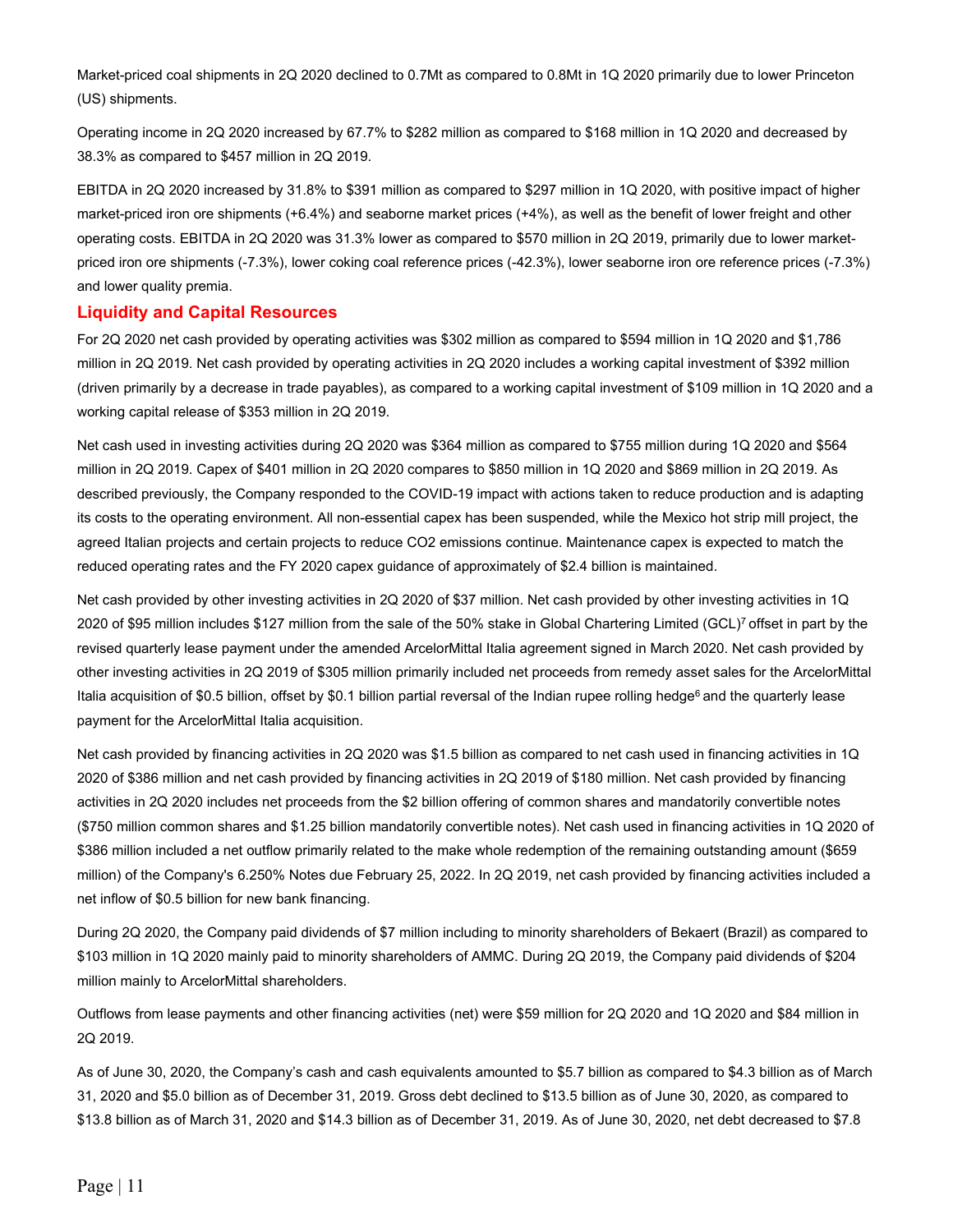billion as compared to \$9.5 billion as of March 31, 2020 driven by proceeds from the capital raised offset in part by foreign exchange on debt and working capital outflow.

As of June 30, 2020, the Company had liquidity of \$11.2 billion, consisting of cash and cash equivalents of \$5.7 billion and \$5.5 billion of available credit lines<sup>5</sup>. The \$5.5 billion credit facilities contain a financial covenant not to exceed 4.25x Net debt / LTM EBITDA. As of June 30, 2020, the average debt maturity was 5.1 years.

### **Key recent developments**

- On June 25, 2020, ArcelorMittal Europe announced details of its plans to become carbon neutral by 2050 in its first climate action report. Building on the Company's work that has demonstrated that the steelmaking process can become carbon neutral, the report published details of the ground-breaking work underway targeting a reduction in emissions of 30% by 2030 and carbon neutrality in 2050. The report highlighted that ArcelorMittal Europe is investing in two routes to carbon neutrality, Smart Carbon and an innovative DRI-based route, in recognition of the need to act now to reduce CO2 emissions, in line with the EU's Green Deal and the Paris Agreement. The report also calls for a new policy framework, to support the industry in its transition to carbon neutrality, naming five market conditions that are needed for Europe's steelmakers to compete globally.
- On June 13, 2020, ArcelorMittal held its Annual General Meeting and Extraordinary General Meeting of shareholders. Due to the COVID-19 outbreak, the meetings were held by virtual-only format as permitted by Luxembourg law and 68% of the voting rights were represented. All resolutions were approved by a strong majority. The results of the votes were posted shortly afterwards [on https://corporate.arcelormittal.com](https://corporate.arcelormittal.com/) under 'Investors – Equity investors – [Shareholders-events –](https://corporate.arcelormittal.com/investors/equity-investors/shareholders-events/agm) AGM – [Annual General Meeting and Extraordinary General Meeting of shareholders,](https://corporate.arcelormittal.com/investors/equity-investors/shareholders-events/agm) [13 June 2020'](https://corporate.arcelormittal.com/investors/equity-investors/shareholders-events/agm) where the full documentation regarding the General Meetings is available. In particular, the shareholders:
	- approved the re-election of Mr. Lakshmi N. Mittal, Mr. Bruno Lafont, Mr. Michel Wurth and the election of Mr. Aditya Mittal and Mr. Etienne Schneider as directors of ArcelorMittal, for a term of three years each;
	- decided to increase the authorized share capital of the Company and change the Articles of Association accordingly.
- On May 18, 2020, ArcelorMittal announced that a 5.11% shareholding notification by BlackRock Inc. was available in the Luxembourg Stock Exchange's electronic database OAM on www.bourse.lu and on the Company's website corporate.arcelormittal.com under 'Investors - Corporate Governance - Shareholding structure'. The notification was published in reference to the Luxembourg law and the Grand Ducal regulation of January 11, 2008, on transparency requirements for issuers of securities ('Transparency Law') in view of a shareholding notification going above the 5% voting rights threshold.
- On May 11, 2020, ArcelorMittal announced an offering of common shares and mandatorily convertible notes in a total amount of USD 2.0 billion and the transactions priced on the same day. The share offering was for an aggregate amount of USD 750 million, representing approximately 80.9 million common shares at an offering price of USD 9.27 (EUR 8.57 at a EUR/USD conversion rate of 1.0816) per share. The mandatorily convertible notes offering involved USD 1.25 billion aggregate principal amount of mandatorily convertible notes. The mandatorily convertible notes have a maturity of 3 years, were issued at 100% of the principal amount and will be mandatorily converted into common shares of the Company upon maturity (unless earlier converted at the option of the holders or ArcelorMittal or upon certain specified events), all in accordance with their terms. The mandatorily convertible notes pay a coupon of 5.50% per annum, payable quarterly in arrears. The minimum conversion price of the mandatorily convertible notes is equal to USD 9.27, corresponding to the offering price of the shares as described above, and the maximum conversion price was set at approximately 117.5% of the minimum conversion price (corresponding to USD 10.89). The share offering closed on May 14, 2020 and the mandatorily convertible notes offering closed on May 18, 2020. The net proceeds from the offerings will be used for general corporate purposes, to deleverage and to enhance liquidity. In particular, they resulted in the cancellation of commitments of an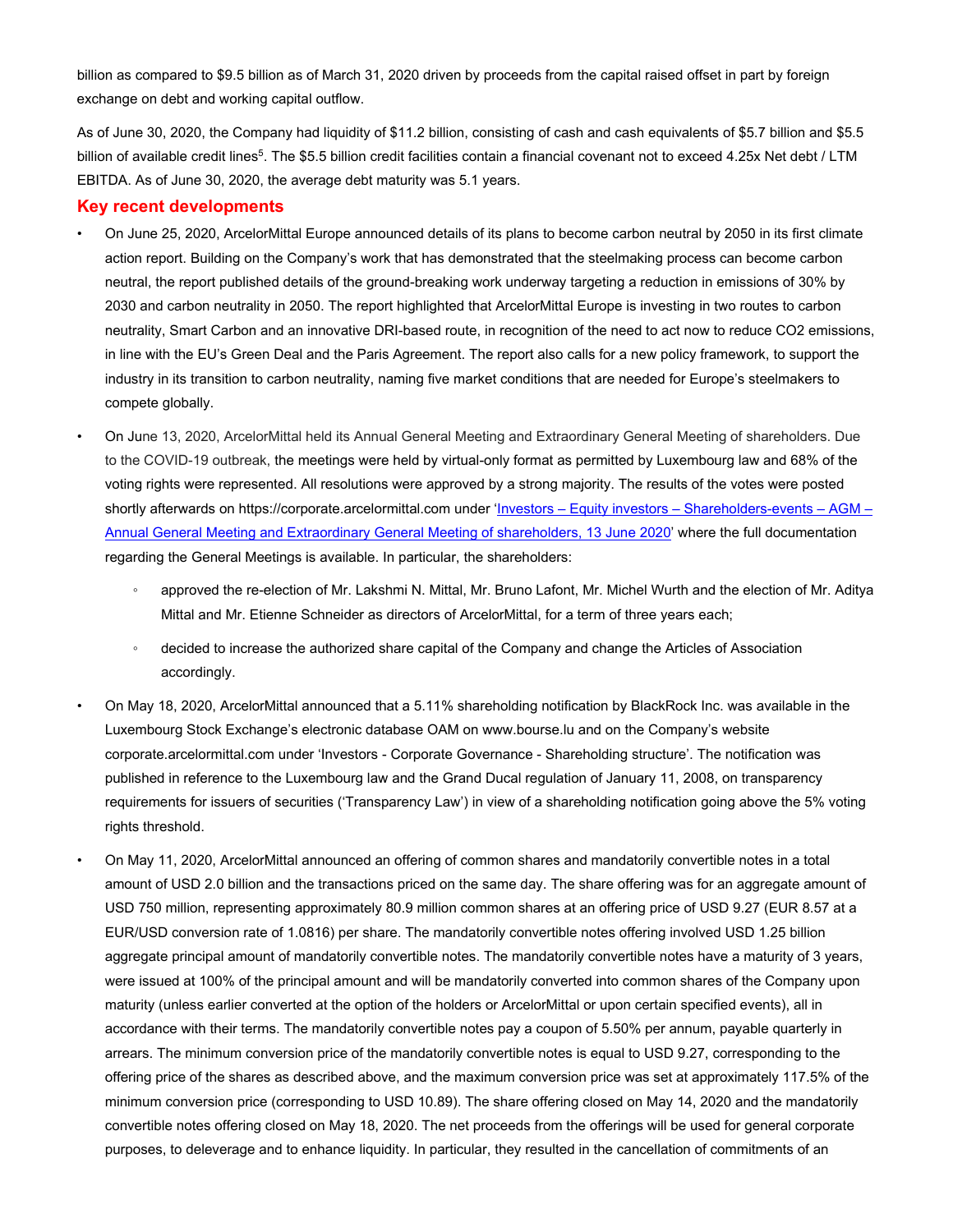equivalent amount under the credit facility that ArcelorMittal had entered into on May 5, 2020. Subsequently, on July 17, 2020, ArcelorMittal sent a cancellation notice for all unused amounts under the facility. The cancellation notice was effective on July 22, 2020. As of such date, the facility was terminated.

• On March 4, 2020, ArcelorMittal announced that AM InvestCo and the Ilva Commissioners had signed an amendment (the 'Amendment Agreement') to the original lease and purchase agreement for Ilva. The Amendment Agreement outlines the terms for a significant equity investment by Italian state-sponsored entities into AM InvestCo, thereby forming the basis for an important new partnership between ArcelorMittal and the Italian Government. This equity investment, to be captured in an agreement (the 'Investment Agreement') to be executed by November 30, 2020, will be at least equal to AM InvestCo's remaining liabilities against the original purchase price for Ilva. The Amendment Agreement is structured around a new industrial plan for Ilva, which involves investment in lower-carbon steelmaking technologies. The Italian government has recently designated Invitalia to negotiate with AM InvestCo. In the event that the Investment Agreement is not executed by November 30, 2020, AM InvestCo has a withdrawal right, subject to an agreed payment. Final closing of the lease and purchase agreement is now scheduled by May 2022, subject to various conditions precedent.

#### **Outlook and guidance**

The easing of lockdown measures has seen activity levels improving; nevertheless, demand remains significantly below normal and the pace and profile of recovery is uncertain. The Company continues to adapt production levels to market demand and maintains the flexibility to quickly restart hot idled capacity, on a region by region basis, as demand improves.

The Company continues to focus on cost reduction initiatives to protect profitability as it navigates the evolving demand backdrop. Moving forward, as economic activity recovers the Company will respond by increasing production, leading to the return of some fixed cost. But this will be in line with higher volumes, and so fixed costs per-tonne are not expected to increase.

At the same time, the experience of the last 4-5 months has, through necessity, forced the business to operate differently. It has shown that it is possible to operate with a leaner cost structure. The Company is now using this experience to identify and develop its options for further structural cost improvements, to appropriately position the fixed cost base for the post-COVID-19 operating environment. More details will be announced with full year 2020 results.

As previously guided, the Company expects certain cash needs of the business (including capex, interest, cash taxes, pensions and certain other cash costs but excluding working capital movements) to total \$3.5 billion in 2020 and remains focused on achieving its FY 2020 \$1 billion working capital efficiency target. Ultimately the extent of the release of working capital in 2020 will be determined by volume and price environment in the final quarter of the year.

The 1H 2020 cash needs total was \$1.5 billion (\$1.2 billion capex, \$0.2 billion interest expense and \$0.1 billion cash taxes, pension and other cash costs) which includes certain timing benefits following the deferral of certain tax payments. As a result, the Company expects a catch up of this amount in 2H 2020 and as a result cash needs are expected to increase to \$2.0 billion (\$1.2 billion capex, \$0.3 billion interest expense and \$0.5 billion cash taxes, pension and other cash costs).

Despite the challenges caused by COVID-19, the Company's \$2 billion asset portfolio optimization program continues to progress. Given that suitable and viable buyers have expressed serious interest in certain assets, the Company remains confident in completing the program by mid-2021.

The recent capital issuance has reinforced the strength of ArcelorMittal's balance sheet and accelerated the achievement of its net debt target; a strong balance sheet allows the Company to execute its strategy without limitations and positions it favorably to benefit from the demand recovery as it occurs.

Upon attainment of its \$7bn net debt target the Company expects to return a proportion of free cash flow annually with the resumption of the base dividends once the operating environment normalizes.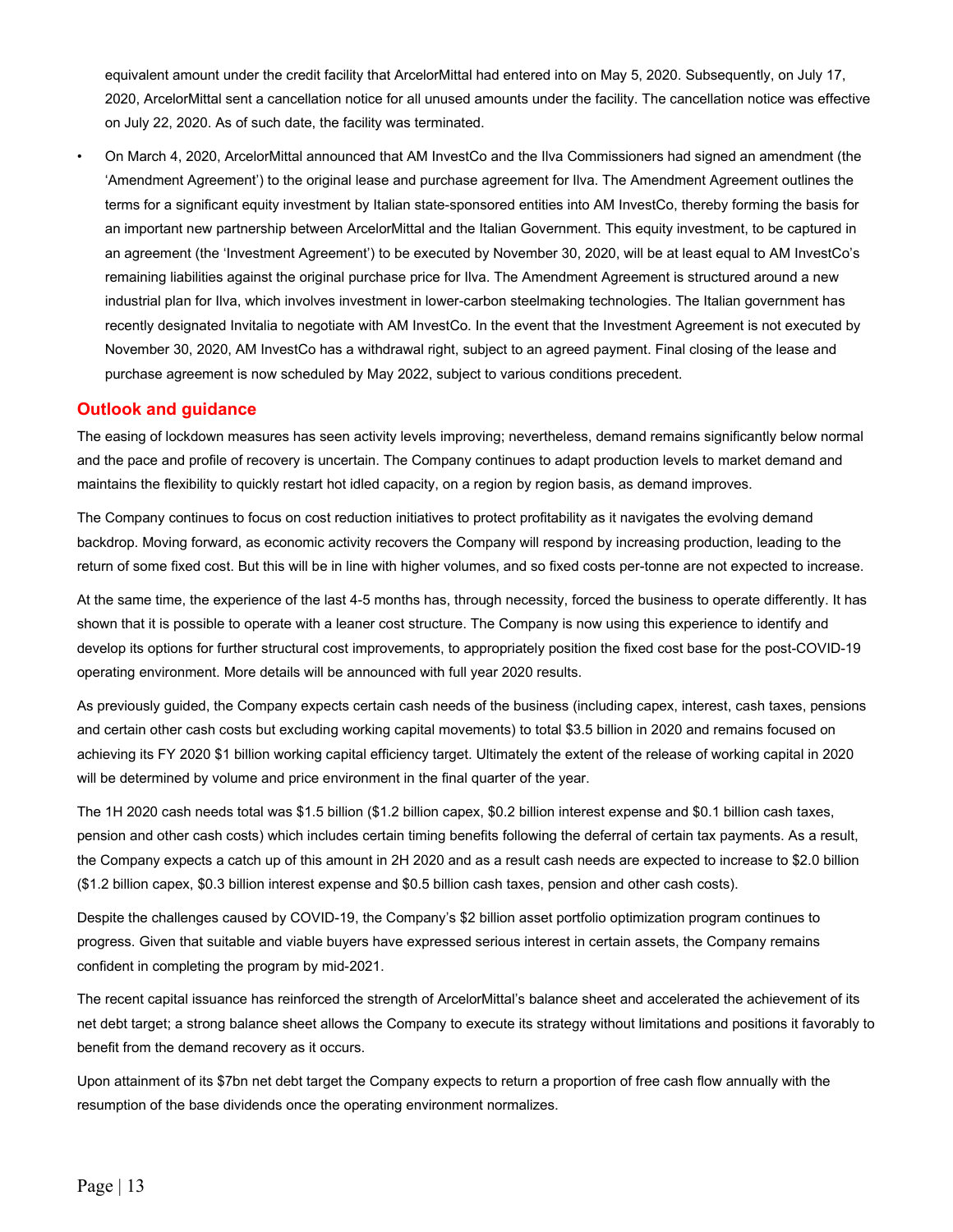# **ArcelorMittal Condensed Consolidated Statement of Financial Position<sup>1</sup>**

| In millions of U.S. dollars                             | <b>Jun 30.</b><br>2020 | Mar 31,<br>2020 | Dec 31,<br>2019 |
|---------------------------------------------------------|------------------------|-----------------|-----------------|
| <b>ASSETS</b>                                           |                        |                 |                 |
| Cash and cash equivalents                               | 5,702                  | 4,298           | 4,995           |
| Trade accounts receivable and other                     | 3,048                  | 3,456           | 3,569           |
| Inventories                                             | 14,269                 | 15,626          | 17,296          |
| Prepaid expenses and other current assets               | 2,199                  | 2,551           | 2,756           |
| <b>Total Current Assets</b>                             | 25,218                 | 25,931          | 28,616          |
|                                                         |                        |                 |                 |
| Goodwill and intangible assets                          | 4,944                  | 4,911           | 5.432           |
| Property, plant and equipment                           | 33,766                 | 33,522          | 36,231          |
| Investments in associates and joint ventures            | 6,321                  | 6,334           | 6,529           |
| Deferred tax assets                                     | 8,674                  | 8.669           | 8,680           |
| Other assets                                            | 2,378                  | 1,961           | 2,420           |
| <b>Total Assets</b>                                     | 81,301                 | 81,328          | 87,908          |
|                                                         |                        |                 |                 |
| <b>LIABILITIES AND SHAREHOLDERS' EQUITY</b>             |                        |                 |                 |
| Short-term debt and current portion of long-term debt   | 3,134                  | 3,147           | 2,869           |
| Trade accounts payable and other                        | 10,019                 | 11,968          | 12,614          |
| Accrued expenses and other current liabilities          | 6,179                  | 5,645           | 5,804           |
| <b>Total Current Liabilities</b>                        | 19,332                 | 20,760          | 21,287          |
|                                                         |                        |                 |                 |
| Long-term debt, net of current portion                  | 10,414                 | 10,650          | 11,471          |
| Deferred tax liabilities                                | 2,039                  | 2,075           | 2,331           |
| Other long-term liabilities                             | 11,918                 | 11,820          | 12,336          |
| <b>Total Liabilities</b>                                | 43,703                 | 45,305          | 47,425          |
|                                                         |                        |                 |                 |
| Equity attributable to the equity holders of the parent | 35,774                 | 34,249          | 38,521          |
| Non-controlling interests                               | 1,824                  | 1,774           | 1,962           |
| <b>Total Equity</b>                                     | 37,598                 | 36,023          | 40,483          |
| <b>Total Liabilities and Shareholders' Equity</b>       | 81,301                 | 81,328          | 87,908          |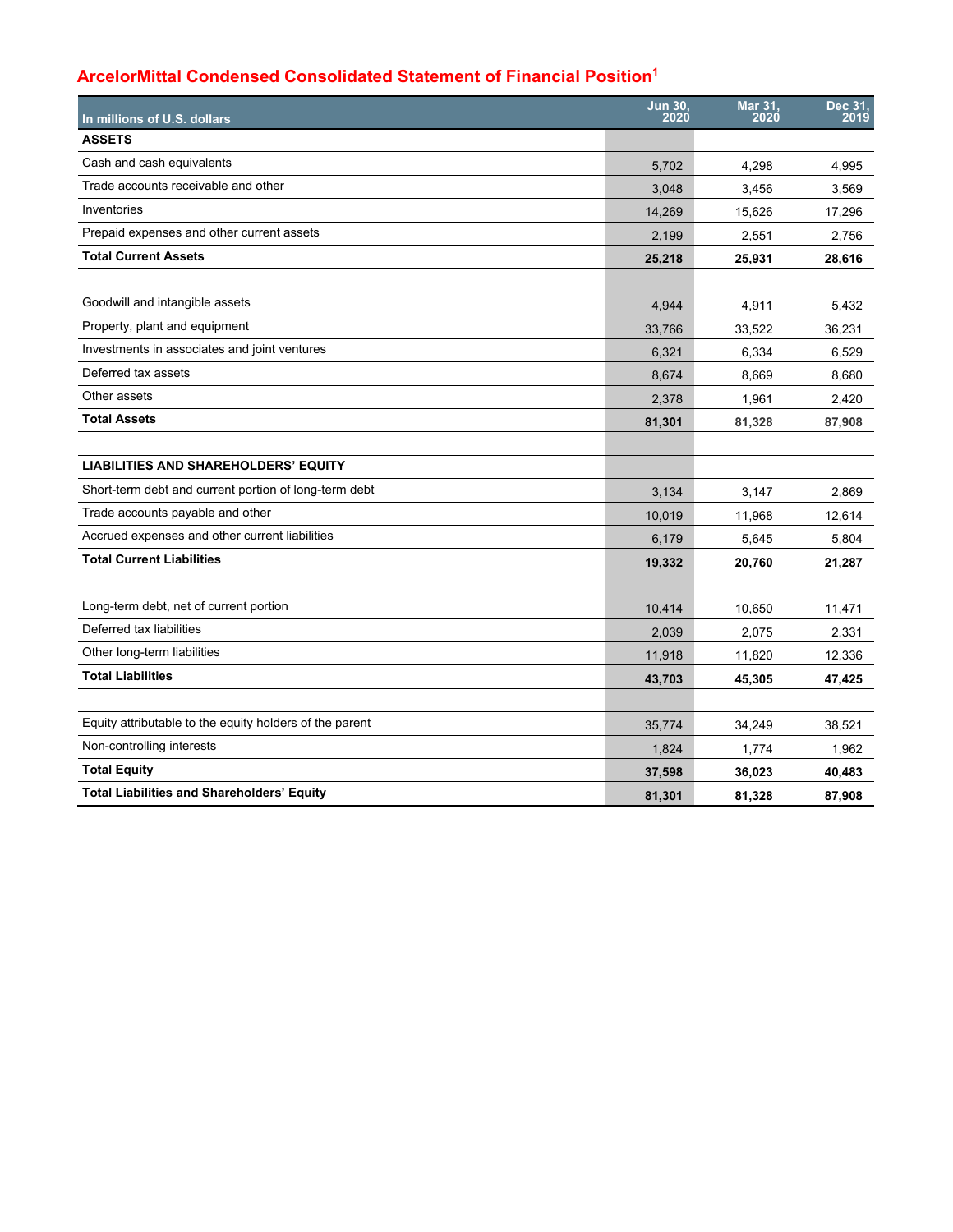# **ArcelorMittal Condensed Consolidated Statement of Operations<sup>1</sup>**

|                                                                          |                        | <b>Three months ended</b> | <b>Six months ended</b> |                        |                        |
|--------------------------------------------------------------------------|------------------------|---------------------------|-------------------------|------------------------|------------------------|
| In millions of U.S. dollars unless otherwise shown                       | <b>Jun 30,</b><br>2020 | <b>Mar 31.</b><br>2020    | <b>Jun 30,</b><br>2019  | <b>Jun 30.</b><br>2020 | <b>Jun 30,</b><br>2019 |
| Sales                                                                    | 10,976                 | 14,844                    | 19,279                  | 25,820                 | 38,467                 |
| Depreciation (B)                                                         | (739)                  | (771)                     | (766)                   | (1, 510)               | (1, 499)               |
| Impairment charges (B)                                                   |                        | (92)                      | (947)                   | (92)                   | (1,097)                |
| Exceptional items $3$ (B)                                                | (221)                  | (457)                     |                         | (678)                  |                        |
| Operating (loss) / income (A)                                            | (253)                  | (353)                     | (158)                   | (606)                  | 611                    |
| Operating margin %                                                       | $(2.3)\%$              | $(2.4)\%$                 | (0.8)%                  | $(2.3)\%$              | 1.6%                   |
| (Loss) / income from associates, joint ventures and other<br>investments | (15)                   | 142                       | 94                      | 127                    | 302                    |
| Net interest expense                                                     | (112)                  | (115)                     | (154)                   | (227)                  | (315)                  |
| Foreign exchange and other net financing gain / (loss)                   | 36                     | (451)                     | (173)                   | (415)                  | (404)                  |
| (Loss) / income before taxes and non-controlling<br>interests            | (344)                  | (777)                     | (391)                   | (1, 121)               | 194                    |
| Current tax expense                                                      | (100)                  | (162)                     | (225)                   | (262)                  | (405)                  |
| Deferred tax (expense) / benefit                                         | (84)                   | (178)                     | 211                     | (262)                  | 256                    |
| Income tax expense                                                       | (184)                  | (340)                     | (14)                    | (524)                  | (149)                  |
| (Loss) / income including non-controlling interests                      | (528)                  | (1, 117)                  | (405)                   | (1,645)                | 45                     |
| Non-controlling interests loss                                           | (31)                   | (3)                       | (42)                    | (34)                   | (78)                   |
| Net loss attributable to equity holders of the parent                    | (559)                  | (1, 120)                  | (447)                   | (1,679)                | (33)                   |
| Basic loss per common share (\$)                                         | (0.50)                 | (1.11)                    | (0.44)                  | (1.57)                 | (0.03)                 |
| Diluted loss per common share (\$)                                       | (0.50)                 | (1.11)                    | (0.44)                  | (1.57)                 | (0.03)                 |
|                                                                          |                        |                           |                         |                        |                        |
| Weighted average common shares outstanding (in<br>millions)              | 1,119                  | 1.012                     | 1,014                   | 1,066                  | 1.013                  |
| Diluted weighted average common shares outstanding (in<br>millions)      | 1,119                  | 1,012                     | 1,014                   | 1,066                  | 1.013                  |
|                                                                          |                        |                           |                         |                        |                        |
| <b>OTHER INFORMATION</b>                                                 |                        |                           |                         |                        |                        |
| EBITDA $(C = A-B)$                                                       | 707                    | 967                       | 1,555                   | 1,674                  | 3,207                  |
| EBITDA Margin %                                                          | 6.4%                   | 6.5%                      | 8.1%                    | 6.5%                   | 8.3%                   |
|                                                                          |                        |                           |                         |                        |                        |
| Own iron ore production (Mt)                                             | 13.5                   | 14.4                      | 14.6                    | 27.9                   | 28.7                   |
| Crude steel production (Mt)                                              | 14.4                   | 21.1                      | 23.8                    | 35.5                   | 47.8                   |
| Steel shipments (Mt)                                                     | 14.8                   | 19.5                      | 22.8                    | 34.3                   | 44.6                   |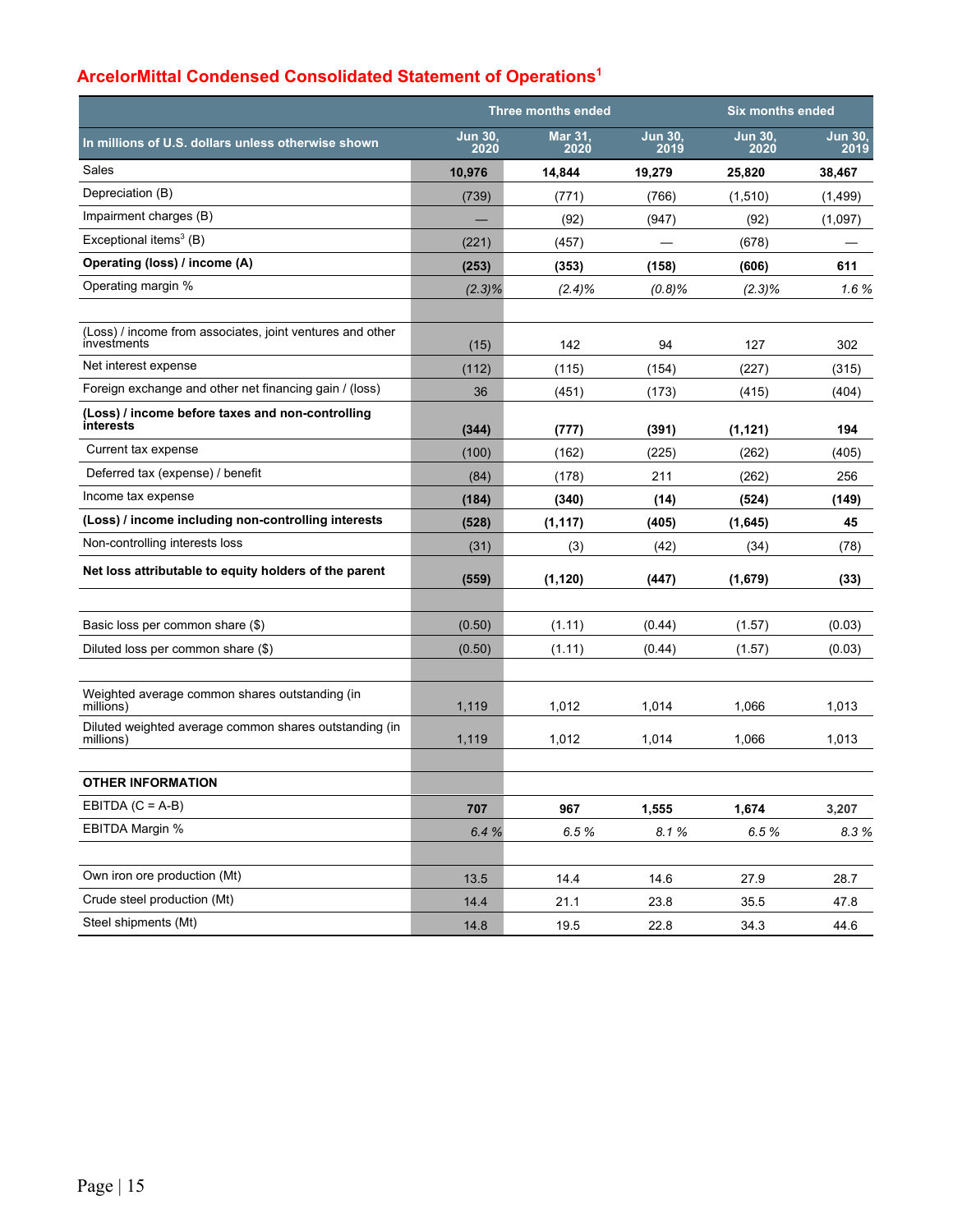# **ArcelorMittal Condensed Consolidated Statement of Cash flows<sup>1</sup>**

|                                                                              | Three months ended |                 |                        | Six months ended       |                 |
|------------------------------------------------------------------------------|--------------------|-----------------|------------------------|------------------------|-----------------|
| In millions of U.S. dollars                                                  | Jun 30,<br>2020    | Mar 31,<br>2020 | <b>Jun 30,</b><br>2019 | <b>Jun 30.</b><br>2020 | Jun 30,<br>2019 |
| Operating activities:                                                        |                    |                 |                        |                        |                 |
| Loss attributable to equity holders of the parent                            | (559)              | (1, 120)        | (447)                  | (1,679)                | (33)            |
| Adjustments to reconcile net loss to net cash provided by<br>operations:     |                    |                 |                        |                        |                 |
| Non-controlling interests loss                                               | 31                 | 3               | 42                     | 34                     | 78              |
| Depreciation and impairment                                                  | 739                | 863             | 1.713                  | 1,602                  | 2.596           |
| Exceptional items <sup>3</sup>                                               | 221                | 457             |                        | 678                    |                 |
| Loss / (income) from associates, joint ventures and other<br>investments     | 15                 | (142)           | (94)                   | (127)                  | (302)           |
| Deferred tax expense / (benefit)                                             | 84                 | 178             | (211)                  | 262                    | (256)           |
| Change in working capital                                                    | (392)              | (109)           | 353                    | (501)                  | (200)           |
| Other operating activities (net)                                             | 163                | 464             | 430                    | 627                    | 874             |
| Net cash provided by operating activities (A)                                | 302                | 594             | 1,786                  | 896                    | 2,757           |
| Investing activities:                                                        |                    |                 |                        |                        |                 |
| Purchase of property, plant and equipment and intangibles (B)                | (401)              | (850)           | (869)                  | (1,251)                | (1, 816)        |
| Other investing activities (net)                                             | 37                 | 95              | 305                    | 132                    | 559             |
| Net cash used in investing activities                                        | (364)              | (755)           | (564)                  | (1, 119)               | (1, 257)        |
| <b>Financing activities:</b>                                                 |                    |                 |                        |                        |                 |
| Net (payments) / proceeds relating to payable to banks and<br>long-term debt | (395)              | (224)           | 468                    | (619)                  | 332             |
| Dividends paid                                                               | (7)                | (103)           | (204)                  | (110)                  | (250)           |
| Share buyback                                                                |                    |                 |                        |                        | (90)            |
| Common share offering                                                        | 740                |                 |                        | 740                    |                 |
| Proceeds from Mandatorily Convertible Notes                                  | 1,237              |                 |                        | 1,237                  |                 |
| Lease payments and other financing activities (net)                          | (59)               | (59)            | (84)                   | (118)                  | (156)           |
| Net cash provided by / (used in) financing activities                        | 1,516              | (386)           | 180                    | 1,130                  | (164)           |
| Net increase / (decrease) in cash and cash equivalents                       | 1,454              | (547)           | 1,402                  | 907                    | 1,336           |
| Cash and cash equivalents transferred from assets held for<br>sale           |                    |                 | 21                     |                        | 10              |
| Effect of exchange rate changes on cash                                      | (13)               | (131)           | 17                     | (144)                  | $\overline{2}$  |
| Change in cash and cash equivalents                                          | 1,441              | (678)           | 1,440                  | 763                    | 1,348           |
|                                                                              |                    |                 |                        |                        |                 |
| Free cash flow (C=A+B)                                                       | (99)               | (256)           | 917                    | (355)                  | 941             |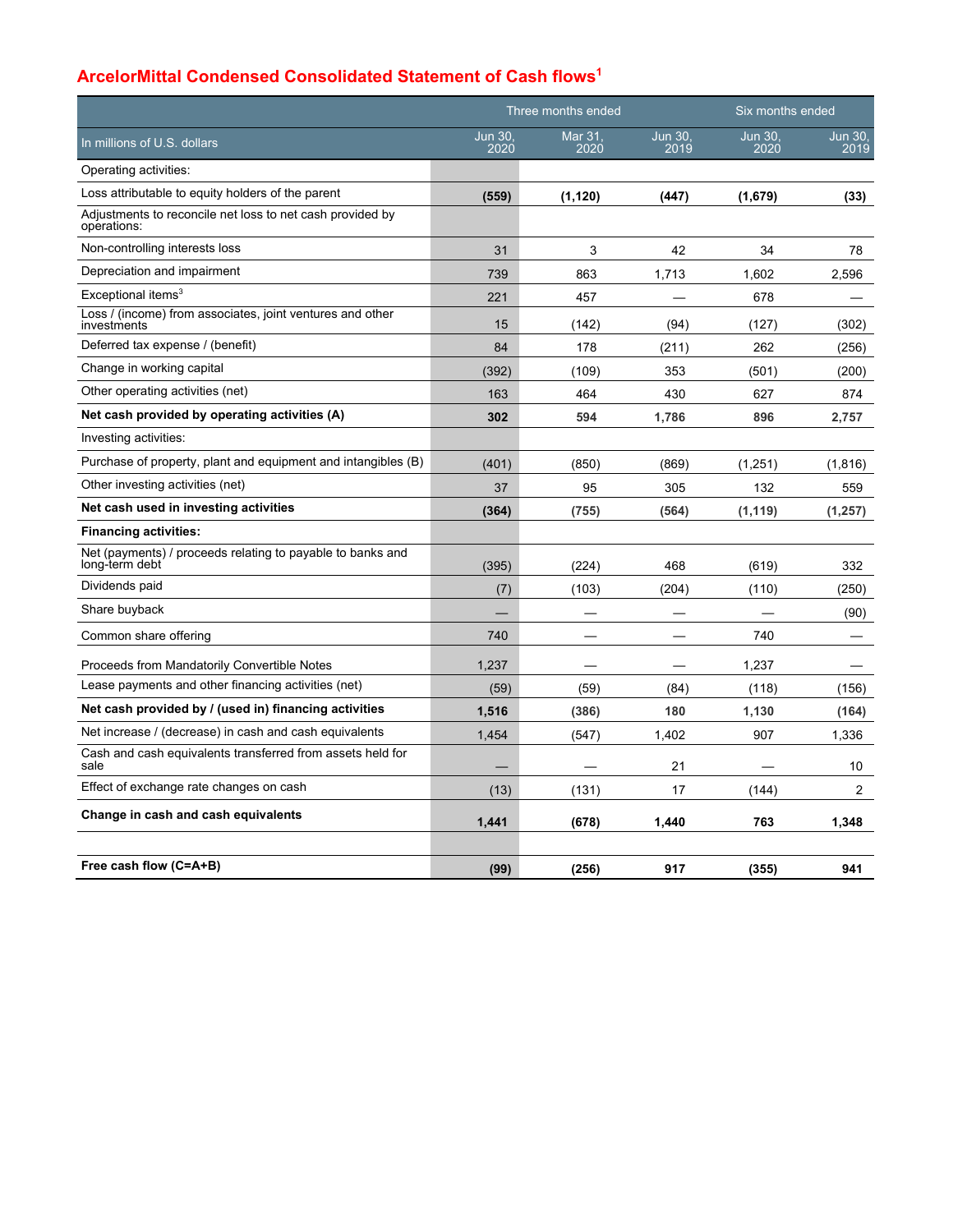# **Appendix 1: Product shipments by region(1)**

| (000'kt)      | <b>2Q 20</b> | 1Q 20 | 2Q 19  | 1H 20  | 1H 19  |
|---------------|--------------|-------|--------|--------|--------|
| Flat          | 3,328        | 4,853 | 4,732  | 8,181  | 9,482  |
| Long          | 485          | 846   | 873    | 1,331  | 1,594  |
| <b>NAFTA</b>  | 3,797        | 5,536 | 5,438  | 9,333  | 10,757 |
| Flat          | 1,074        | 1,277 | 1,563  | 2,351  | 3,262  |
| Long          | 994          | 1,085 | 1,236  | 2,079  | 2,430  |
| <b>Brazil</b> | 2,059        | 2,351 | 2,785  | 4,410  | 5,665  |
| Flat          | 4,649        | 7,023 | 8,824  | 11,672 | 17,471 |
| Long          | 2,054        | 2,170 | 2,883  | 4,224  | 5,704  |
| <b>Europe</b> | 6,817        | 9,300 | 11,811 | 16,117 | 23,364 |
| <b>CIS</b>    | 2,032        | 1,827 | 2,064  | 3,859  | 3,681  |
| Africa        | 361          | 786   | 1,113  | 1,147  | 2,162  |
| <b>ACIS</b>   | 2,395        | 2,614 | 3,182  | 5,009  | 5,844  |

Note: "Others and eliminations" are not presented in the table

# **Appendix 2a: Capital expenditures(1)**

| (USDm)       | 2Q 20 | 1Q 20 | 2Q 19 | 1H 20 | 1H 19 |
|--------------|-------|-------|-------|-------|-------|
| <b>NAFTA</b> | 107   | 205   | 144   | 312   | 326   |
| Brazil       | 29    | 67    | 80    | 96    | 164   |
| Europe       | 168   | 323   | 337   | 491   | 690   |
| <b>ACIS</b>  | 46    | 122   | 115   | 168   | 252   |
| Mining       | 46    | 121   | 125   | 167   | 240   |
| <b>Total</b> | 401   | 850   | 869   | 1,251 | 1,816 |

Note: "Others" are not presented in the table

# **Appendix 2b: Capital expenditure projects**

The following tables summarize the Company's principal growth and optimization projects involving significant capex.

### **Completed projects in most recent quarter**

|             | Segment Site / unit                   | <b>Project</b>                 | <b>Capacity / details</b>                                                                                                                           | <b>Actual</b><br>completion |
|-------------|---------------------------------------|--------------------------------|-----------------------------------------------------------------------------------------------------------------------------------------------------|-----------------------------|
| Europe      | Sosnowiec (Poland)                    | Modernization of Wire Rod Mill | Upgrade rolling technology improving the mix of<br>HAV products and increase volume by 90kt                                                         | 4Q 2019                     |
| <b>ACIS</b> | ArcelorMittal Kryvyi Rih<br>(Ukraine) | New LF&CC 3                    | Facilities upgrade to switch from ingot to<br>continuous caster route. Additional billets of up to<br>145kt over ingot route through yield increase | 2Q 2019                     |
| <b>ACIS</b> | ArcelorMittal Kryvyi Rih<br>(Ukraine) | New LF&CC 2                    | Facilities upgrade to switch from ingot to<br>continuous caster route. Additional billets of up to<br>145kt over ingot route through yield increase | 1Q 2020                     |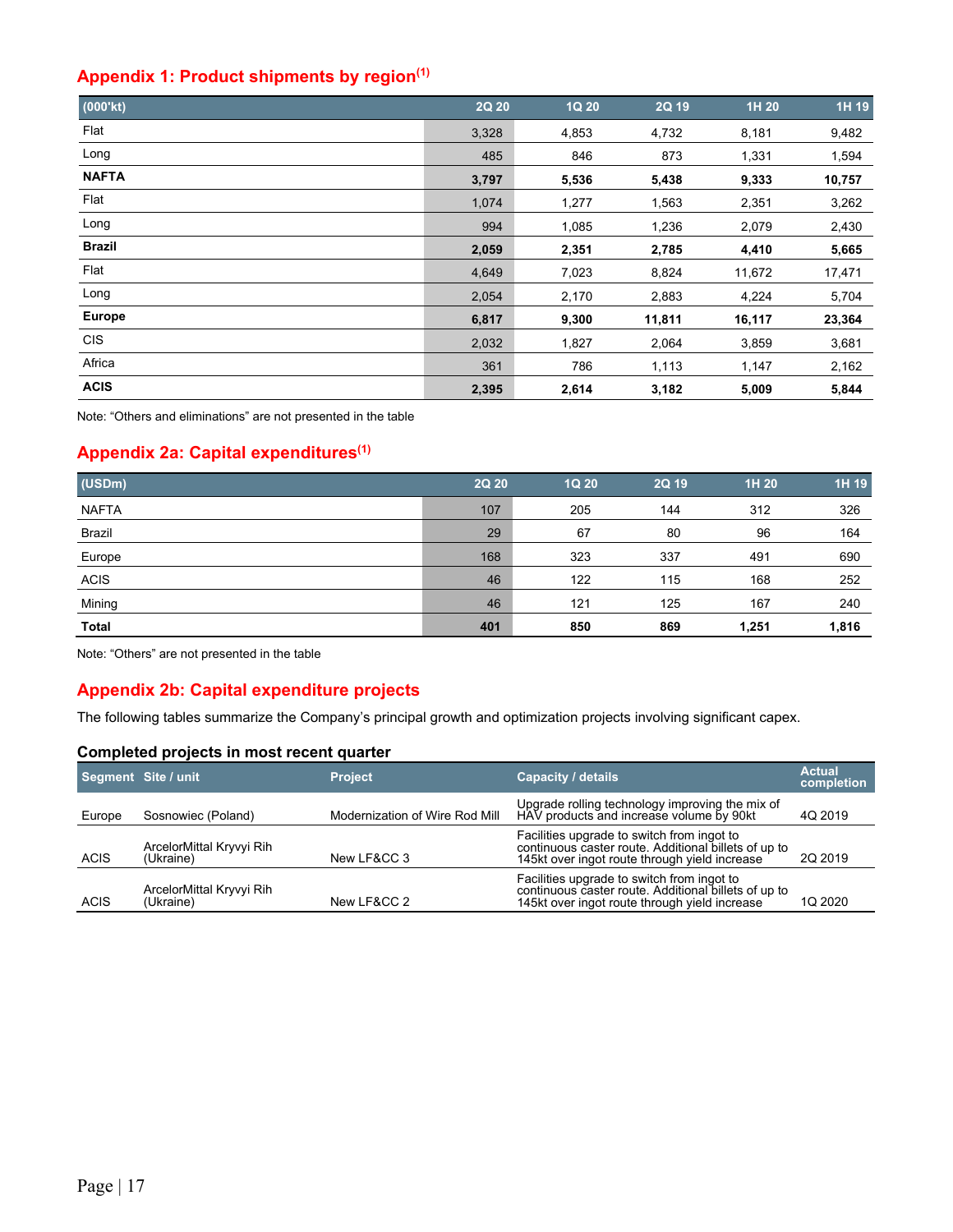#### **Ongoing projects**

|              | Segment Site / unit            | Capacity / details<br><b>Project</b>         |                                                                                                                                                                          | <b>Forecasted</b><br>completion |
|--------------|--------------------------------|----------------------------------------------|--------------------------------------------------------------------------------------------------------------------------------------------------------------------------|---------------------------------|
| <b>NAFTA</b> | Mexico                         | New Hot strip mill                           | Production capacity of 2.5Mt/year                                                                                                                                        | $2021^{(a)}$                    |
| <b>NAFTA</b> | ArcelorMittal Dofasco (Canada) | Hot Strip Mill Modernization                 | Replace existing three end of life coilers with two<br>states of the art coilers and new runout tables                                                                   | $2021^{(b)}$                    |
| <b>NAFTA</b> | Burns Harbor (US)              | New Walking Beam Furnaces                    | Two new walking beam reheat furnaces bringing<br>benefits on productivity, quality and operational<br>cost                                                               | 2021                            |
| Brazil       | ArcelorMittal Vega Do Sul      | <b>Expansion project</b>                     | Increase hot dipped / cold rolled coil capacity and<br>construction of a new 700kt continuous annealing<br>line (CAL) and continuous galvanising line (CGL)<br>combiline | $2023^{(c)}$                    |
| Brazil       | Juiz de Fora                   | Melt shop expansion                          | Increase in meltshop capacity by 0.2Mt/year                                                                                                                              | On hold $(d)$                   |
| Brazil       | Monlevade                      | Sinter plant, blast furnace and<br>melt shop | Increase in liquid steel capacity by 1.2Mt/year;<br>Sinter feed capacity of 2.3Mt/year                                                                                   | On hold $(d)$                   |
| Mining       | Liberia                        | Phase 2 expansion project                    | Increase production capacity to 15Mt/year                                                                                                                                | Under<br>$review^{(e)}$         |

a) On September 28, 2017, ArcelorMittal announced a major \$1.0 billion, investment programme at its Mexican operations, which is focused on building ArcelorMittal Mexico's downstream capabilities, sustaining the competitiveness of its mining operations and modernizing its existing asset base. The programme is designed to enable ArcelorMittal Mexico to meet the anticipated increased demand requirements from domestic customers, realize in full ArcelorMittal Mexico's production capacity of 5.3 million tonnes and significantly enhance the proportion of higher added-value products in its product mix, in-line with the Company's Action 2020 plan. The main investment will be the construction of a new hot strip mill. Upon completion, the project will enable ArcelorMittal Mexico to produce c. 2.5 million tonnes of flat rolled steel, long steel c. 1.8 million tonnes and the remainder made up of semi-finished slabs. Coils from the new hot strip mill will be supplied to domestic, non-auto, general industry customers. The hot strip mill project commenced late 4Q 2017 and is expected to be completed in 2021.

b) Investment in ArcelorMittal Dofasco (Canada) to modernize the hot strip mill. The project is to install two new state of the art coilers and runout tables to replace three end of life coilers. The strip cooling system will be upgraded and include innovative power cooling technology to improve product capability. The project is expected to be completed in 2021.

c) In August 2018, ArcelorMittal announced the resumption of the Vega Do Sul expansion to provide an additional 700kt of coldrolled annealed and galvanized capacity to serve the growing domestic market. The ~\$0.3 billion investment programme to increase rolling capacity with construction of a new continuous annealing line and CGL combiline (and the option to add a ca. 100kt organic coating line to serve construction and appliance segments), and upon completion, will strengthen ArcelorMittal's position in the fast growing automotive and industry markets through Advanced High Strength Steel products. The investments will look to facilitate a wide range of products and applications whilst further optimizing current ArcelorMittal Vega facilities to maximize site capacity and its competitiveness, considering comprehensive digital and automation technology. The project is expected to be completed in 2023.

d) Although the Monlevade wire rod expansion project and Juiz de Fora rebar expansion were completed in 2015, both the melt shop expansion (in Juiz de Fora) and the sinter plant, blast furnace and meltshop (in Monlevade) projects are currently on hold and are expected to be completed upon Brazil domestic market recovery.

e) ArcelorMittal had previously announced a Phase 2 project that envisaged the construction of 15 million tonnes of concentrate sinter fines capacity and associated infrastructure. The Phase 2 project was initially delayed due to the declaration of force majeure by contractors in August 2014 due to the Ebola virus outbreak in West Africa, and then reassessed following rapid iron ore price declines over the ensuing period. ArcelorMittal Liberia has completed the detailed feasibility study and is working on the final investment submission.

## **Appendix 3: Debt repayment schedule as of June 30, 2020**

| (USD billion)    | 2020 | 2021 | 2022 | 2023 | 2024 | >2024 | <b>Total</b> |
|------------------|------|------|------|------|------|-------|--------------|
| Bonds            | 0.6  | 0.3  | 0.8  | 1.4  | 1.9  | 3.6   | 8.6          |
| Commercial paper | 1.0  |      |      |      |      |       | 1.0          |
| Other loans      | 0.7  | 1.0  | 0.5  | 0.9  | 0.2  | 0.6   | 3.9          |
| Total gross debt | 2.3  | 1.3  | 1.3  | 2.3  | 2.1  | 4.2   | 13.5         |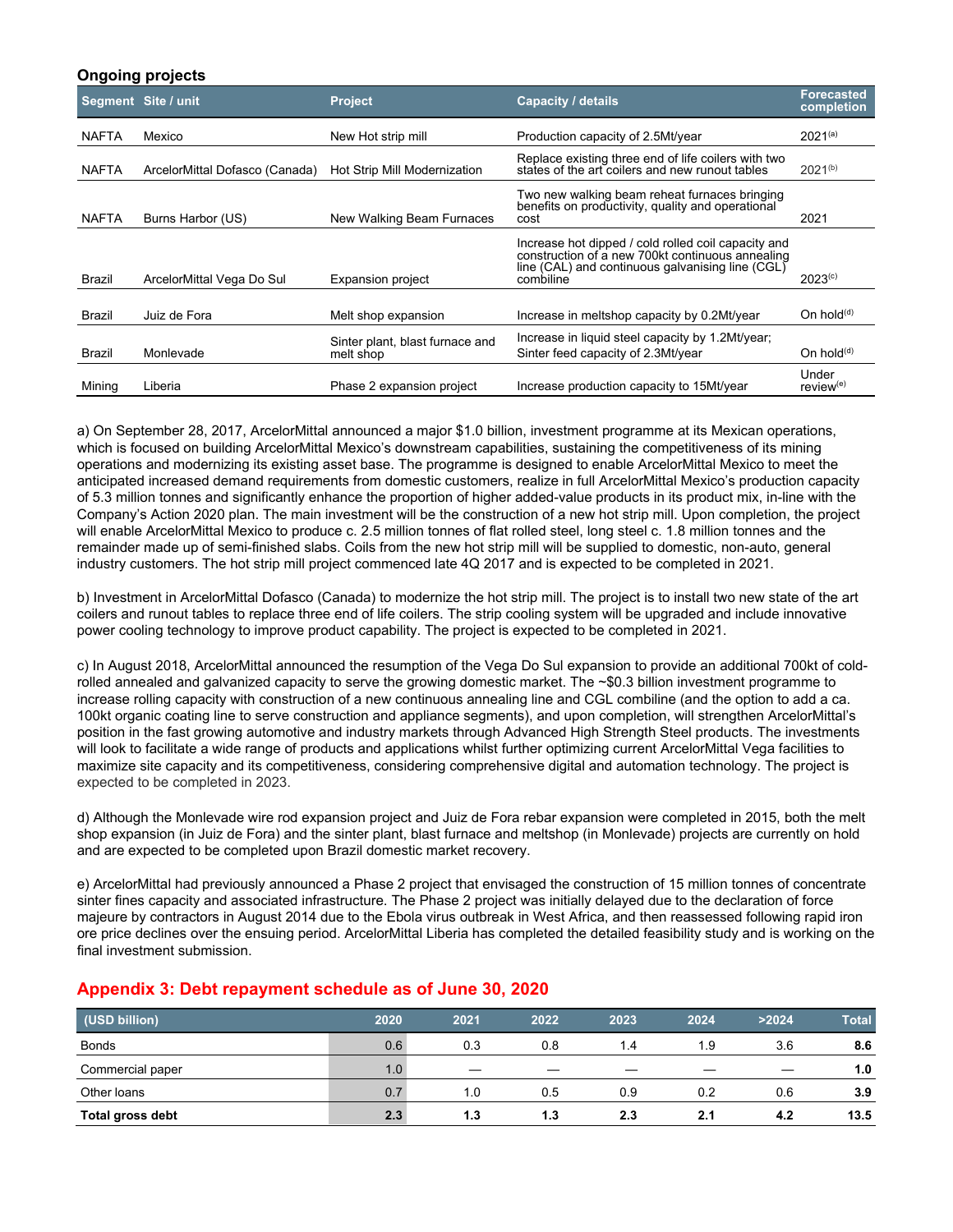# **Appendix 4: Reconciliation of gross debt to net debt**

| (USD million)                   |         | Jun 30, 2020 Mar 31, 2020 | Dec 31, 2019 |
|---------------------------------|---------|---------------------------|--------------|
| <b>Gross debt</b>               | 13,548  | 13,797                    | 14,340       |
| Less: Cash and cash equivalents | (5,702) | (4,298)                   | (4,995)      |
| Net debt                        | 7,846   | 9,499                     | 9,345        |
|                                 |         |                           |              |
| Net debt / LTM EBITDA           | 2.1     | 2.1                       | 1.8          |

## **Appendix 5: Terms and definitions**

Unless indicated otherwise, or the context otherwise requires, references in this earnings release report to the following terms

have the meanings set out next to them below:

**Adjusted net (loss) / income:** refers to reported net (loss)/income less impairment and exceptional items.

**Apparent steel consumption:** calculated as the sum of production plus imports minus exports.

**Average steel selling prices:** calculated as steel sales divided by steel shipments.

**Cash and cash equivalents**: represents cash and cash equivalents, restricted cash and short-term investments.

**Capex:** represents the purchase of property, plant and equipment and intangibles.

**Crude steel production:** steel in the first solid state after melting, suitable for further processing or for sale.

**EBITDA:** operating results plus depreciation, impairment charges and exceptional items.

**EBITDA/tonne:** calculated as EBITDA divided by total steel shipments.

**Exceptional items:** income / (charges) relate to transactions that are significant, infrequent or unusual and are not representative of the normal course of business of the period.

**Foreign exchange and other net financing gain/ (loss):** include foreign currency exchange impact, bank fees, interest on pensions, impairment of financial assets, revaluation of derivative instruments and other charges that cannot be directly linked to operating results.

**Free cash flow (FCF)**: refers to net cash provided by operating activities less capex.

**Gross debt**: long-term debt and short-term debt.

**Liquidity:** cash and cash equivalents plus available credit lines excluding back-up lines for the commercial paper program. **LTIF:** lost time injury frequency rate equals lost time injuries per 1,000,000 worked hours, based on own personnel and contractors.

**MT:** refers to million metric tonnes

**Market-priced tonnes:** represent amounts of iron ore and coal from ArcelorMittal mines that could be sold to third parties on the open market. Market-priced tonnes that are not sold to third parties are transferred from the Mining segment to the Company's steel producing segments and reported at the prevailing market price. Shipments of raw materials that do not constitute marketpriced tonnes are transferred internally and reported on a cost-plus basis.

**Mining segment sales:** i) "External sales": mined product sold to third parties at market price; ii) "Market-priced tonnes": internal sales of mined product to ArcelorMittal facilities and reported at prevailing market prices; iii) "Cost-plus tonnes" - internal sales of mined product to ArcelorMittal facilities on a cost-plus basis. The determinant of whether internal sales are reported at market price or cost-plus is whether the raw material could practically be sold to third parties (i.e. there is a potential market for the product and logistics exist to access that market).

**Net debt:** long-term debt and short-term debt less cash and cash equivalents.

**Net debt/LTM EBITDA:** refers to Net debt divided by EBITDA (as used in the Company's financial reporting) over the last twelve months.

**Net interest expense:** includes interest expense less interest income

**On-going projects:** refer to projects for which construction has begun (excluding various projects that are under development), even if such projects have been placed on hold pending improved operating conditions.

**Operating results:** refers to operating income/(loss).

**Operating segments:** NAFTA segment includes the Flat, Long and Tubular operations of USA, Canada and Mexico. The Brazil segment includes the Flat, Long and Tubular operations of Brazil and its neighbouring countries including Argentina, Costa Rica and Venezuela. The Europe segment comprises the Flat, Long and Tubular operations of the European business, as well as Downstream Solutions. The ACIS segment includes the Flat, Long and Tubular operations of Kazakhstan, Ukraine and South Africa. Mining segment includes iron ore and coal operations.

**Own iron ore production:** includes total of all finished production of fines, concentrate, pellets and lumps and includes share of production.

**Seaborne iron ore reference prices:** refers to iron ore prices for 62% Fe CFR China

**Shipments:** information at segment and group level eliminates intra-segment shipments (which are primarily between Flat/Long plants and Tubular plants) and inter-segment shipments respectively. Shipments of Downstream Solutions are excluded.

**Steel-only EBITDA:** calculated as EBITDA total less Mining segment EBITDA.

**Steel-only EBITDA/tonne:** calculated as steel-only EBITDA divided by total steel shipments.

**Working capital change (working capital investment / release):** Movement of change in working capital - trade accounts receivable plus inventories less trade and other accounts payable.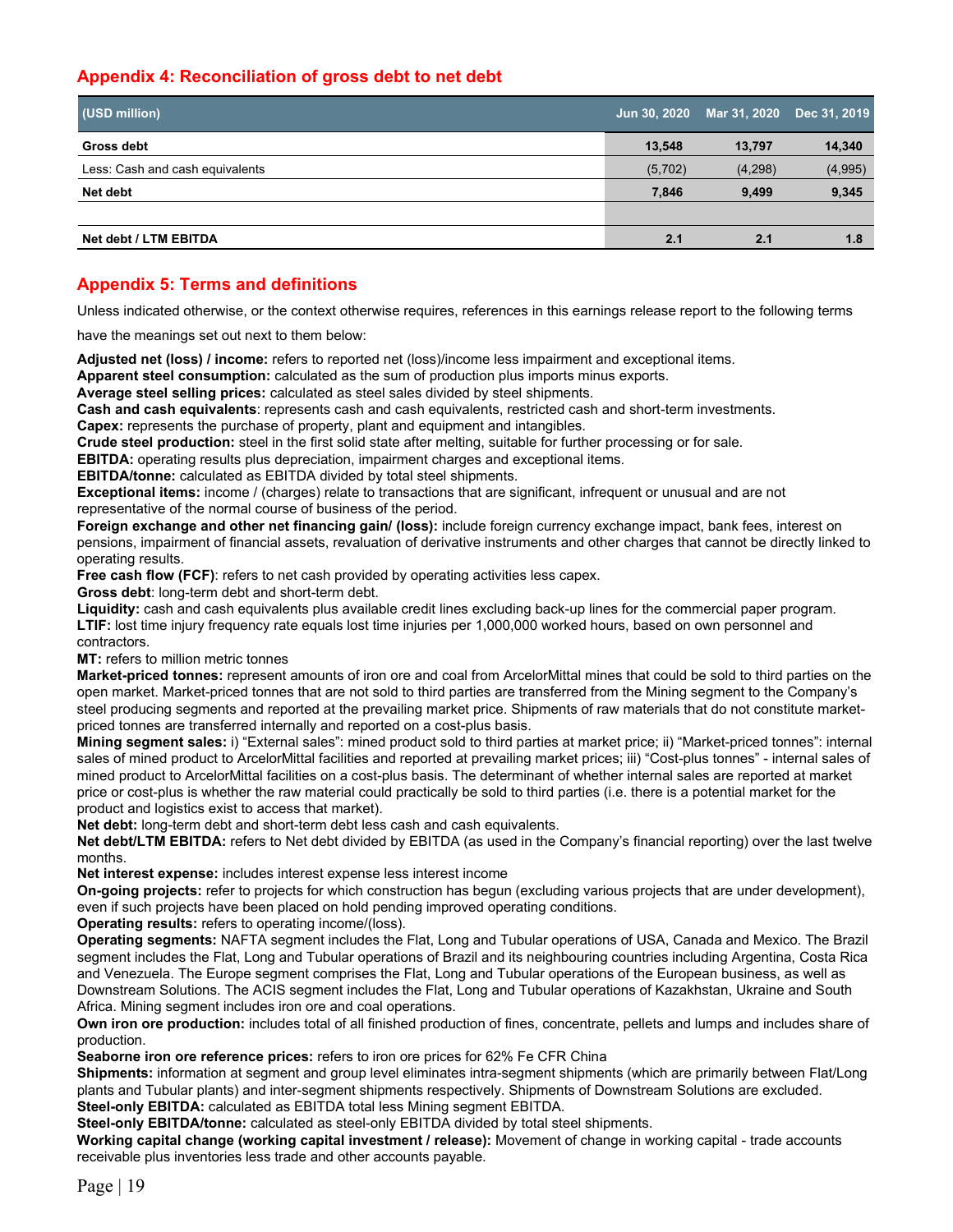| (USDm)                       | <b>2Q 20</b> | <b>1Q 20</b> | 2Q 19 | 1H 20   | 1H 19   |
|------------------------------|--------------|--------------|-------|---------|---------|
| <b>Net loss</b>              | (559)        | (1, 120)     | (447) | (1,679) | (33)    |
| Impairment                   |              | (92)         | (947) | (92)    | (1,097) |
| Exceptional items            | (221)        | (457)        |       | (678)   |         |
| Adjusted net (loss) / income | (338)        | (571)        | 500   | (909)   | 1,064   |

## **Appendix 6: Adjusted net (loss) / income**

## **Footnotes**

- 1. The financial information in this press release has been prepared consistently with International Financial Reporting Standards ("IFRS") as issued by the International Accounting Standards Board ("IASB") and as adopted by the European Union. The interim financial information included in this announcement has also been prepared in accordance with IFRS applicable to interim periods, however this announcement does not contain sufficient information to constitute an interim financial report as defined in International Accounting Standard 34, "Interim Financial Reporting". The numbers in this press release have not been audited. The financial information and certain other information presented in a number of tables in this press release have been rounded to the nearest whole number or the nearest decimal. Therefore, the sum of the numbers in a column may not conform exactly to the total figure given for that column. In addition, certain percentages presented in the tables in this press release reflect calculations based upon the underlying information prior to rounding and, accordingly, may not conform exactly to the percentages that would be derived if the relevant calculations were based upon the rounded numbers. This press release also includes certain non-GAAP financial/alternative performance measures. ArcelorMittal presents EBITDA, and EBITDA/tonne, which are non-GAAP financial/alternative performance measures and calculated as shown in the Condensed Consolidated Statement of Operations, as additional measures to enhance the understanding of operating performance. ArcelorMittal believes such indicators are relevant to describe trends relating to cash generating activity and provides management and investors with additional information for comparison of the Company's operating results to the operating results of other companies. Segment information presented in this press release are prior to inter-segment eliminations and certain adjustments made to operating result of the segments to reflect corporate costs, income from non-steel operations (e.g., logistics and shipping services) and the elimination of stock margins between the segments. ArcelorMittal also presents net debt and change in working capital as additional measures to enhance the understanding of its financial position, changes to its capital structure and its credit assessment. ArcelorMittal also presents Adjusted net (loss) / income as it believes it is a useful measure for the underlying business performance excluding impairment and exceptional items. ArcelorMittal also presents free cash flow (FCF), which is a non-GAAP financial/alternative performance measure calculated as shown in the Condensed Consolidated Statement of Cash Flows, because it believes it is a useful supplemental measure for evaluating the strength of its cash generating capacity. The Company also presents the ratio of net debt to EBITDA for the last twelve-month period, which investors may find useful in understanding the Company's ability to service its debt. Such non-GAAP/alternative performance measures may not be comparable to similarly titled measures applied by other companies. Non-GAAP financial/alternative performance measures should be read in conjunction with, and not as an alternative for, ArcelorMittal's financial information prepared in accordance with IFRS.
- 2. Excluding the impact of ArcelorMittal Italia, the LTIF was 0.5x for 2Q 2020 as compared to 0.72x for 1Q 2020 and 0.68x for 2Q 2019.
- 3. Impairment charges for 1Q 2020 were \$92 million and relate to the permanent coke plant closure in Florange, France, at the end of April 2020. Exceptional items for 2Q 2020 of \$221 million consist of inventory charges in NAFTA. Exceptional items of \$457 million for 1Q 2020 primarily include inventory related charges in NAFTA and Europe due to a weaker steel pricing outlook driven by COVID-19 impacts. The Company considered the impact of the COVID-19 outbreak as an impairment indicator at the end of June 30, 2020 for certain steel operations where the recoverable amounts were not significantly higher than their carrying amounts in the last value-in-use impairment test of 2019. Accordingly, it updated future cash flow projections to reflect latest forecasts available for 3Q 2020 and 4Q 2020 and, as a result, concluded that no impairment charge was required as of June 30, 2020.
- 4. ArcelorMittal Mines Canada, otherwise known as ArcelorMittal Mines and Infrastructure Canada.
- 5. On December 19, 2018, ArcelorMittal signed a \$5,500,000,000 Revolving Credit Facility, with a five-year maturity plus two one-year extension options. During the fourth quarter of 2019, ArcelorMittal executed the option to extend the facility to December 19, 2024. The extension was completed for \$5.4 billion of the available amount, with the remaining \$0.1 billion remaining with a maturity of December 19, 2023 as of June 30, 2020. The facility may be further extended for an additional year in December 2020. As of June 30, 2020, the \$5.5 billion revolving credit facility was fully available. On May 5, 2020, ArcelorMittal and a syndicate of banks signed a credit facility with tranches of \$0.7 billion and €2.1 billion (the "New Credit Facility"). Subsequently, the Company's share offering, which closed on May 14, 2020, and the mandatorily convertible notes offering, which closed on May 18, 2020, resulted in the cancellation of commitments of an equivalent amount under the credit facility that ArcelorMittal had entered into on May 5, 2020. Subsequently, on July 17, 2020, ArcelorMittal sent a cancellation notice for all unused amounts under the facility. The cancellation notice was effective on July 22, 2020. As of such date, the facility was terminated.
- 6. Relates to the rollover of the Indian rupee hedge at market price which protects the dollar funds needed for the Essar transaction as per the resolution plan approved by the Committee of Creditors and the National Company Law Tribunal in Ahmedabad. The hedge was unwound on the closing of the acquisition in 4Q 2019. On October 17, 2018, the Company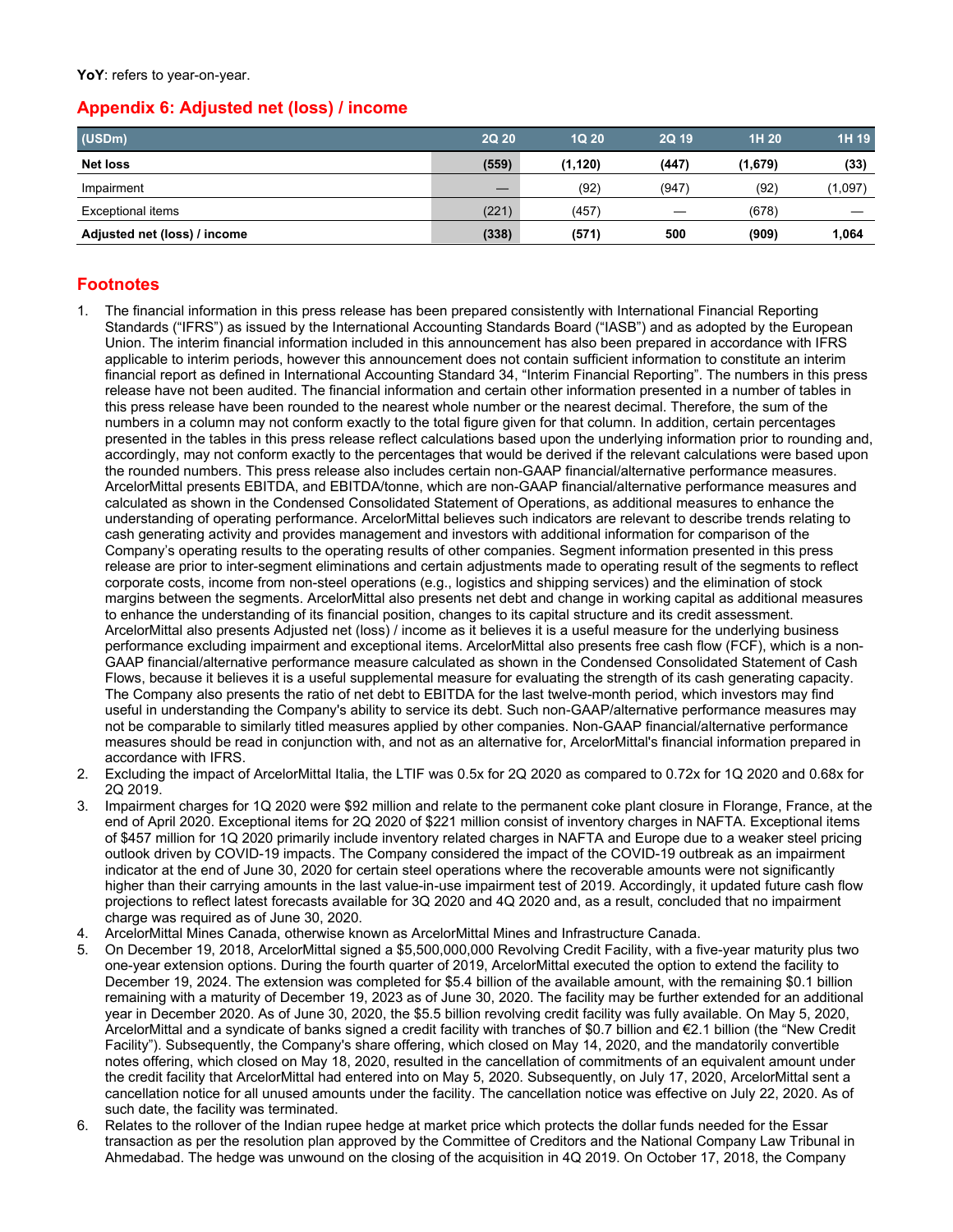announced that it had approved a payment of 7,469 crore rupees (c.\$1 billion, subsequently paid) to the financial creditors of Uttam Galva and KSS Petron to clear overdue debts in order that the offer it submitted for Essar Steel India Limited ("ESIL") on April 2, 2018 would be eligible and considered by ESIL's Committee of Creditors.

- 7. On December 23, 2019, ArcelorMittal, announced it had signed a share purchase agreement with DryLog Ltd (DryLog) for the sale of a 50% stake in Global Chartering Limited (GCL), its wholly owned shipping business, and formed a 50:50 shipping joint venture with DryLog. The transaction closed on December 31, 2019. The stake sale and JV formation impacted ArcelorMittal's net debt by \$527 million, with \$400 million on completion in 4Q 2019 and \$127 million received in 1Q 2020, which relates to a repayment of a loan from Global Chartering. The transaction is part of ArcelorMittal's commitment to unlock up to \$2 billion of value from its asset portfolio by mid-year 2021.
- 8. AMNS India key performance indicators for 2Q 2020 are as follows: 2Q 2020 crude steel production of 1.2Mt (vs 1.7Mt in 1Q 2020) and EBITDA of \$107 million (vs. \$140 million in 1Q 2020). June 2020 annualized crude steel production of 7.0Mt. AMNS India's operations were impacted by the COVID-19 pandemic during 2Q 2020 with lockdown measures (in particular impacting April 2020). As lock down measures lift the assets are currently running at higher utilization levels then the low levels during the peak impacts during 2Q 2020. Maintenance capital expenditures, interest expenses and cash tax expense for 2020 are less than \$250 million per annum. ESIL has acquired the Odisha Slurry Pipeline Infrastructure for net \$245 million (Rs 1,860-crore); this secures an important infrastructure asset for raw material supply to Hazira steel plant.
- 9. On July 16, 2020, ArcelorMittal South Africa ("AMSA") provided a trading update to the market indicating that following an already challenging 2019, 1H 2020 proved to be an incredibly difficult and extraordinary period driven by the COVID-19 pandemic. AMSA remains focused on ensuring a sustainable future and having reassessed its strategic asset footprint for 2020, it has been decided to idle Blast Furnace No C at Vanderbijlpark, and the Vereeniging Electric Arc Furnace until demand recovers. AMSA anticipates that it will take some time for steel demand to return to historical levels, and taking cognizance of the asset footprint review, a large- scale labor re-organisation in terms of Section 189(3) of the Labor Relations Act 66 of 1995, was announced on June 18, 2020.

## **Second quarter and half year 2020 earnings analyst conference call**

ArcelorMittal management (including CEO and CFO) will host a conference call for members of the investment community to present and comment on the three-month and six-month periods ended June 30, 2020 on: **Thursday July 30, 2020 at 9.30am** 

## **US Eastern time; 14.30pm London time and 15.30pm CET.**

The dial in numbers are:

| Location    | Toll free dial in numbers | Local dial in numbers | Participant |
|-------------|---------------------------|-----------------------|-------------|
| UK local:   | 0808 238 0676             | +44 (0)203 057 6900   | 7995055#    |
| US local:   | +1 866 220 1433           | +1 347 903 0960       | 7995055#    |
| France:     | 0805 101 469              | +33 1 7070 6079       | 7995055#    |
| Germany:    | 0800 588 9185             | +49 69 2222 2624      | 7995055#    |
| Spain:      | 900 828 532               | +34 914 144 464       | 7995055#    |
| Luxembourg: | 800 23 023                | +352 2786 0311        | 7995055#    |

Join the call via telephone using the participant code 7995055# or alternatively use the live audio webcast link [https://interface.eviscomedia.com/player/1123/.](https://interface.eviscomedia.com/player/1123/)

Please visit the results section on our website to listen to the reply once the event has finished <https://corporate.arcelormittal.com/investors/results>

## **Forward-Looking Statements**

This document may contain forward-looking information and statements about ArcelorMittal and its subsidiaries. These statements include financial projections and estimates and their underlying assumptions, statements regarding plans, objectives and expectations with respect to future operations, products and services, and statements regarding future performance. Forward-looking statements may be identified by the words "believe", "expect", "anticipate", "target" or similar expressions. Although ArcelorMittal's management believes that the expectations reflected in such forward-looking statements are reasonable, investors and holders of ArcelorMittal's securities are cautioned that forward-looking information and statements are subject to numerous risks and uncertainties, many of which are difficult to predict and generally beyond the control of ArcelorMittal, that could cause actual results and developments to differ materially and adversely from those expressed in, or implied or projected by, the forward-looking information and statements. These risks and uncertainties include those discussed or identified in the filings with the Luxembourg Stock Market Authority for the Financial Markets (Commission de Surveillance du Secteur Financier) and the United States Securities and Exchange Commission (the "SEC") made or to be made by ArcelorMittal, including ArcelorMittal's latest Annual Report on Form 20-F on file with the SEC. ArcelorMittal undertakes no obligation to publicly update its forward-looking statements, whether as a result of new information, future events, or otherwise.